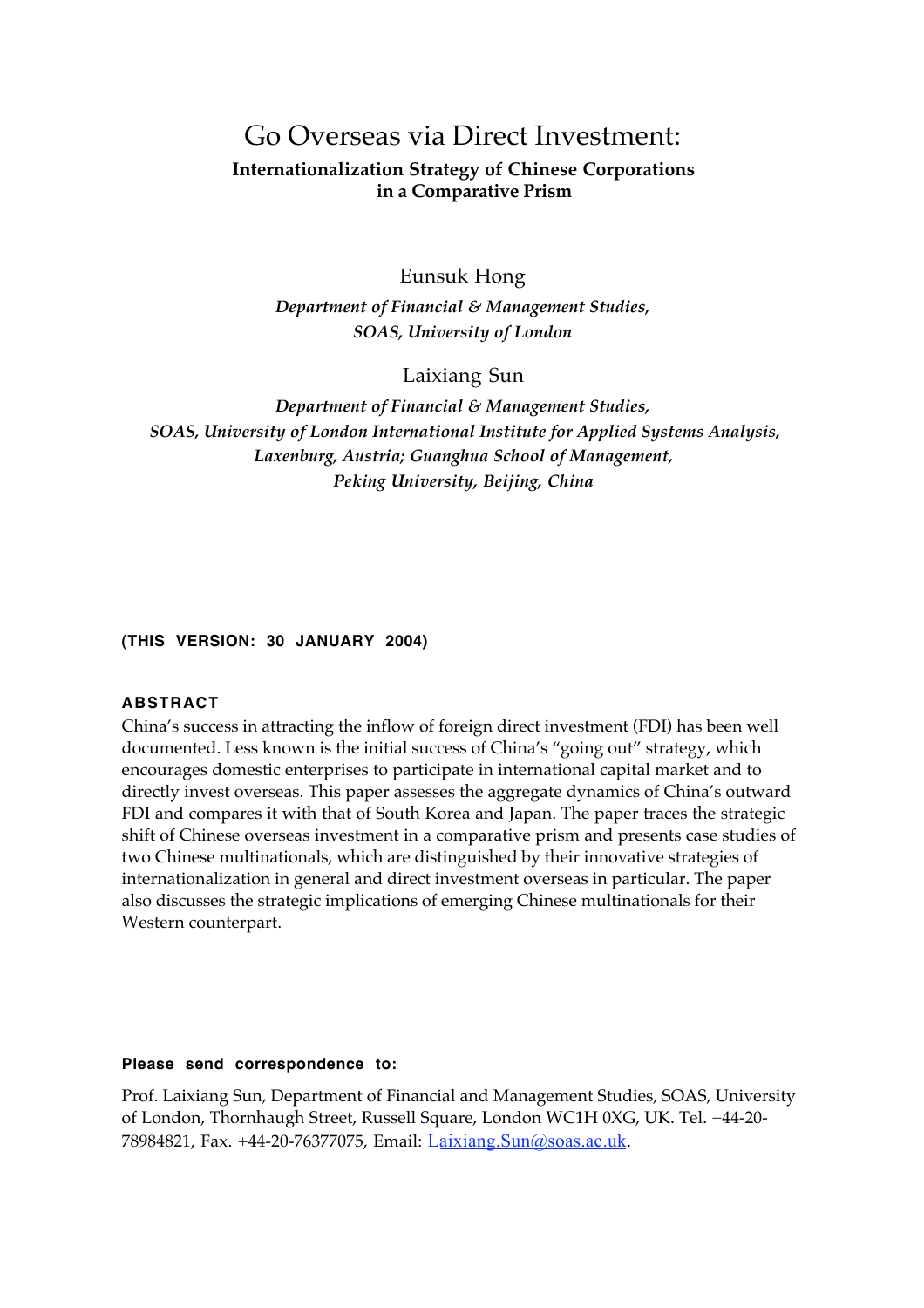*Go Overseas via Direct Investment: Internationalization Strategy of Chinese Corporations in a Comparative Prism*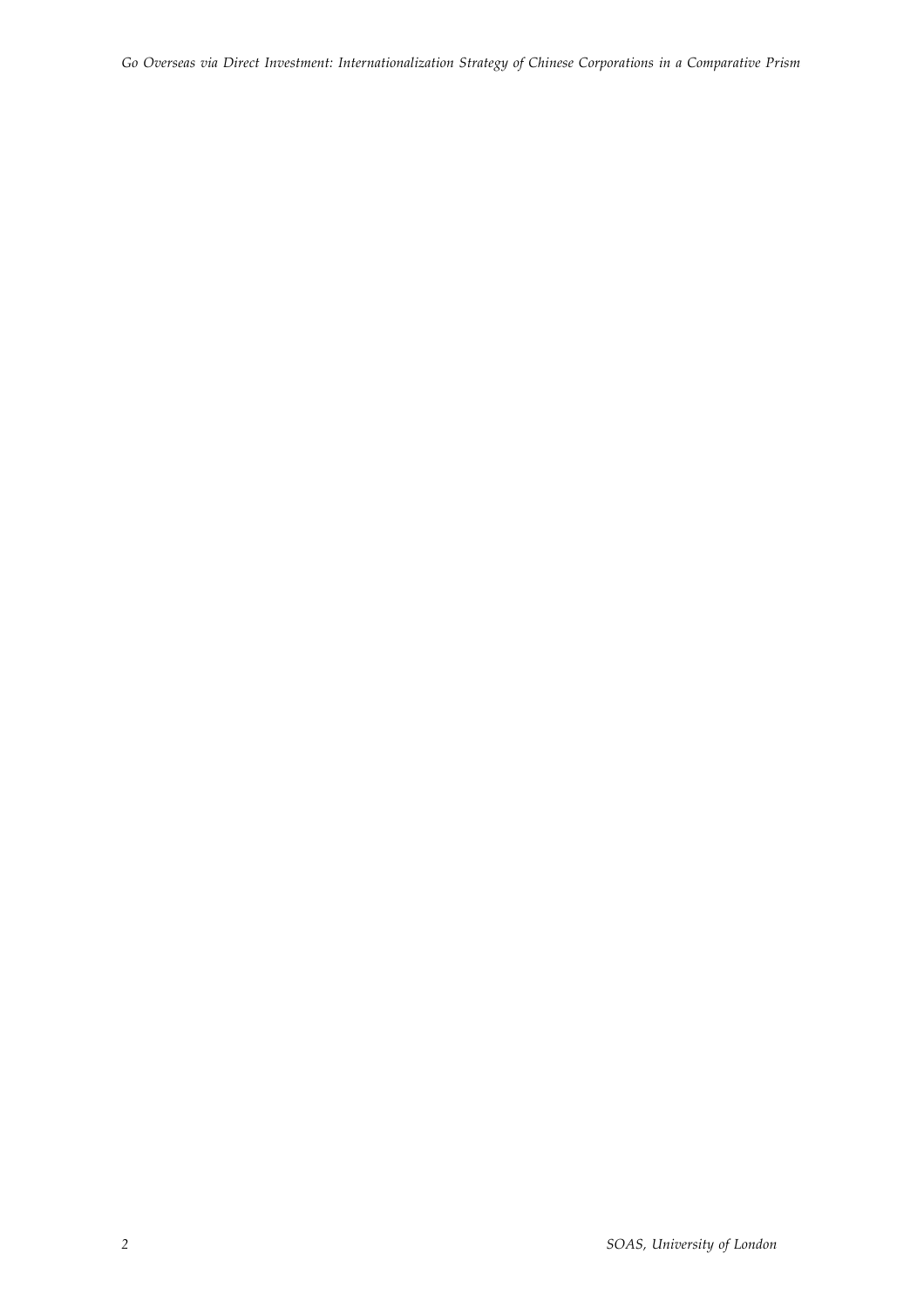#### **1. Introduction**

China's successful story at attracting the inflow of foreign direct investment (FDI) has made headlines in both media and academic circles for years. By 2002, the total stock of FDI inflow amounted to US\$ 448 billion (UNCTAD, 2003, p. 259). In 2002, due to the decline in global merger and acquisition (M&A) volume, China surpassed the USA to become the world's biggest recipient of FDI (*The Economist*, 6 September 2003, p. 57). Recent surveys of foreign investors have consistently shown China as one of the top interesting destinations for foreign investors (AT Kearney, 2003; MIGA, 2003).

Less known is, however, the fact that in parallel with the "open-door" policy for attracting inward FDI, China has achieved initial success in implementing its "going-out strategy", which encourages domestic enterprises to play a part in international capital market and to invest overseas (Shi, 2002). At the macroeconomic level, the strategy of gooverseas via direct investment is largely in line with China's persistent trade surplus and positive saving-investment gap (Wong and Chan, 2003). At the firm level, China's enterprises have their own strong interest to implement internationalization strategy by the way of overseas investment. As a result, some Chinese brands have achieved considerable success in the global market, which include Haier (home appliances), Konka (color television), TCL (multi-electronics), Jianlibao (beverage), Tsingtao (beer), Galanz (microwave) and others (Gilmore and Dumont, 2003). Haier Group occupied almost half of the U.S. small refrigerator's market in 2002. Galanz, which produces one third of microwave ovens in the world, captured a 40% of European market in 2002 under its own brand name (Zeng and Williamson, 2003).

According to the Ministry of Commerce (MOFCOM), the successor of the former Ministry of Foreign Trade and Economic Cooperation (MOFTEC), by the end of October 2003 China had set up 7,360 "non-trade" enterprises overseas with a cumulative investment of US\$11 billion mainly in manufacturing and natural resources sectors. According to the data of UNCTAD (2003), which include trade-related capital movement and is based on balance of payment (BoP) accounting, China has emerged as one of the largest sources of outward direct investment among developing economies. By 2002 China's outward FDI stock amounted to US\$36 billion, accounted for 4.18 percent of the total outward FDI stock of the developing world (118 countries, including the newly industrialized economies), and ranked number 6 next to Hong Kong (US\$370 billion), Singapore (US\$71 billion), Taiwan (US\$60 billion), Brazil (US\$53 billion) and South Korea (US\$44 billion).

In comparison with the feature of outward FDI from developed economies, which has been regarded as having comparative advantages in technology, management and marketing, the feature of China's outward FDI is to a large extent similar to that of the third world's multinationals, which is not characterized by technological advantage but advantages in cost and flexibility (Lall, 1983). However, if paying attention to the specific internationalization process of Chinese multinationals, one would find that they are quite different from their Third-World's peers. Chinese multinationals typically establish joint ventures with Western multinationals within China before their overseas investment and they often used equity joint-venture and M&A as the ways to directly acquire advanced production, technology and managerial skill overseas (Zhang and van den Bulcke, 1996a; Wong and Chan, 2003).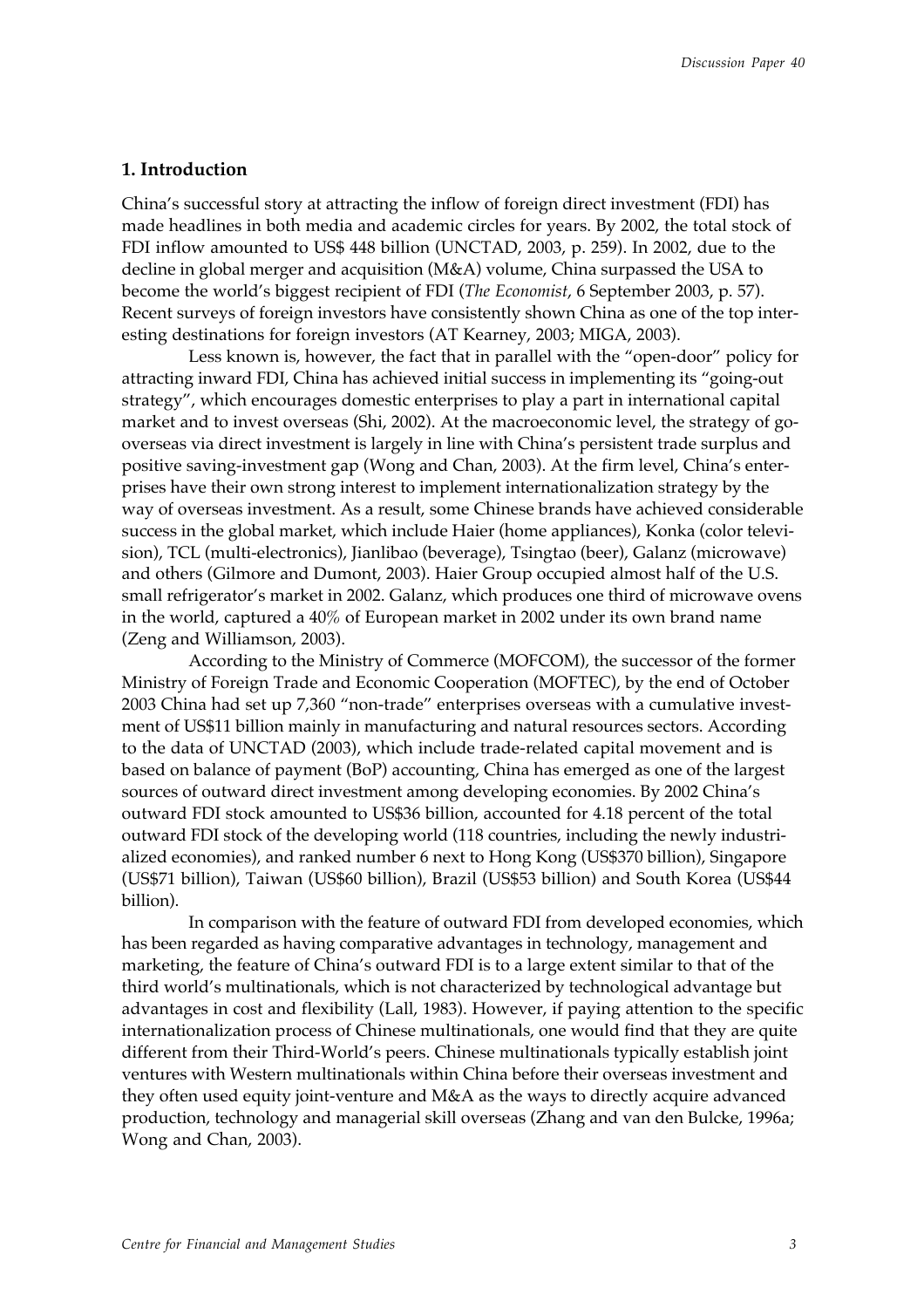Notwithstanding the increasing importance, there has been a lack of research attention on China's outward FDI in general and internationalization strategies of Chinese companies in particular. In sharp contrast to the huge body of literature on FDI inflow to China, there have been few academic publications on China's overseas direct investment. The latter literature is emerging recently and typically provides introductory analyses of Chinese government policy and the regulatory framework regarding outward investment, and/or a preliminary assessment of development trends, regional patterns, and investment motivations. Some researches focused on a certain region or country, such as Southeast Asia (Wu and Sia, 2002), Hong Kong (Sung, 1996; Tseng, 1996; Chan, 1995), Australia (Wall, 1997), or Russia (Wu and Chen, 2001). On the basis of data sources, this literature can be grouped into MOFTEC data-based research (Wu and Sia, 2002; Wu and Chen, 2001; Teseng, 1996), BoP accounting data-based research (Mizra, 2000; Cai, 1999; Sicular, 1998), $^1$  case studies (Mcdermott and Huang, 1996; Wu, 1993), and questionnaire surveys (Wang, 2002; Zhang and van den Bulcke, 1996a). Research on comparison between China's outward FDI and that of other economies has been largely missing. This paper intends to fill this important niche.

Two well-acknowledged reasons for the lack of systematic analysis and comparison are the scarcity of industrial distribution data in different recipient regions and the difficulty to have direct reconciliation between the two major sources of statistical data. In this paper we argue that a partial consolidation between the project-centered data and the BoP accounting-based data is possible if one understands that the MOFTEC data is always associated with the administrative function of the Ministry on the approval and monitoring of overseas projects. Moreover, if our major attention is on the dynamics of internationalization strategies, we can acknowledge the systematic discrepancies on absolute value at the aggregate level between these two data sources and then focus on the distributional patterns (shares) and their shifts (change rates), which are relatively free from systematic discrepancies at the aggregate level.

Based on our data consolidation, this paper assesses the progress and performance of China's outward FDI in the light of a comparison with the cases of South Korea and Japan. It analyzes the evolving process of internationalization strategies of Chinese enterprises and investigates socio-economic and institutional forces driving the process. It examines to what extent the Chinese experience has followed the development path of Korea and Japan and to what extent the Chinese development has been different from the experience of Korea and Japan. To highlight the rapid rising of enterprises-led overseas investments, we present two illustrative case studies, which show the impressive dynamics of Chinese multinational's internationalization strategies despite the constraints of weak domestic institutional development.

The rest of the paper is organized as follows. Section 2 assesses the aggregate dynamics of China's outward FDI and compares it with the cases of South Korea and Japan. Section 3 traces the strategic shift of Chinese overseas investment in a prism of international comparison. Case studies of two Chinese multinationals, which are distinguished by their innovative strategies of international capital market participation and overseas direct investment, are presented in Section 4. Section 5 concludes the paper by highlighting strategic implications of emerging Chinese multinationals for their Western counterparts.

<sup>1</sup> Both the UNCTAD and IMF data on China's outward FDI are based on the balance of payment (BoP) statistics published by the People's Bank of China – the central bank of China.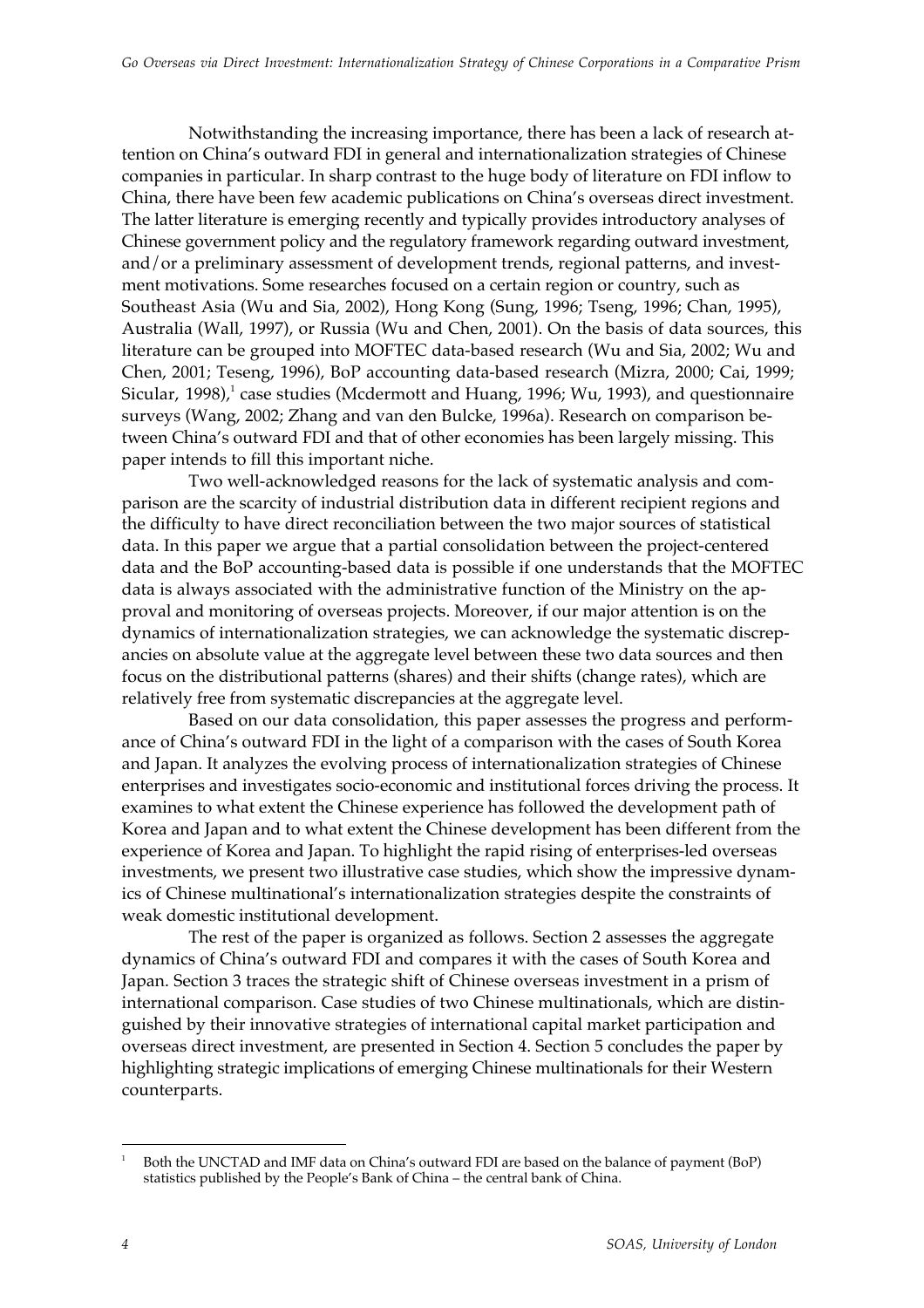#### **2. Aggregate dynamics of China's outward FDI**

As mentioned before China has not yet had systematic and comprehensive statistics of its outward FDI, which could be comparable in quality and coverage to the corresponding statistics of Japan Statistics Bureau and Export-Import Bank of Korea. To assess the aggregate dynamics of China's outward FDI, the best available figures are the BoP accounting-based data as reported in UNCTAD's *World Investment Report*. BoP accounting is relatively consistent over time and across countries in terms of methodology. The resultant capital flow data have a much broader coverage than that of MOFTEC, which, although having kept a detailed record of "non-trade" capital movement, exclude several key sources of financial capital movement, and report, only at rare occasions, the traderelated capital flows to the media.

The usual complaints against China's BoP accounting are its unusually large figures on the item of "errors and omissions", which reached an outflow peak of US\$22 billion in 1997 (IMF: *Balance of Payments Statistics Yearbook*). We argue that the "errors and omissions" figure cannot be solely assigned as "hidden" capital outflow or capital flight. A large portion of it could be attributed to the mis-invoicing (transfer pricing) of intra-firm transactions cross the border between the mainland and Hong Kong. As revealed in Gunter (2003), from 1992 to 1998, the errors caused by mis-invoicing of the mainland's trade transactions was almost exactly offset by opposite errors in the mis-invoicing of Hong Kong's trade transaction. A moderate portion of the figure could be attributed to repatriated profits from foreign enterprises which are not recorded in the BoP statistics as outflow. Another moderate proportion would correspond to real statistical discrepancies. The remaining part might be assigned as hidden capital flight, but a large proportion of such capital flight often flows back to China and become "new FDI" after "round tripping" (Tseng and Zebregs, 2002).

Based on the above understanding, it is reasonable to assume that the extent of under-estimating in the BoP accounting data of China's outward FDI is limited. It justifies our comparative assessment based on UNCTAD's data in this section.

| 1985             |                                 |                               |                     | 2002                                        |                     |                                |                     |
|------------------|---------------------------------|-------------------------------|---------------------|---------------------------------------------|---------------------|--------------------------------|---------------------|
| Rank             | Region/<br>Country <sup>a</sup> | <b>Stock</b><br>(USD million) | <b>Share</b><br>(%) | Rank                                        | Region/<br>Countryb | <b>Stock (USD)</b><br>million) | <b>Share</b><br>(%) |
| 1                | Brazil                          | 40,496                        | (51.80)             |                                             | Hong Kong           | 370,296                        | (43.59)             |
| $\overline{c}$   | South Africa                    | 8,963                         | (11.47)             | $\overline{c}$                              | Singapore           | 71,336                         | (8.40)              |
| 3                | Argentina                       | 5,945                         | (7.60)              | 3                                           | Taiwan              | 59,553                         | (7.01)              |
| $\overline{4}$   | Singapore                       | 4,387                         | (5.61)              | 4                                           | Brazil              | 53,227                         | (6.27)              |
| 5                | Mexico                          | 3,957                         | (5.06)              | 5                                           | South Korea         | 43,500                         | (5.12)              |
| 6                | Hong Kong                       | 2,944                         | (3.77)              | 6                                           | China               | 35,538                         | (4.18)              |
| 7                | Panama                          | 2,204                         | (2.82)              | 7                                           | South Africa        | 28,755                         | (3.39)              |
| 8                | Bermuda                         | 1,691                         | (2.16)              | 8                                           | Virgin Islands      | 23,722                         | (2.79)              |
| 9                | Malaysia                        | 1,374                         | (1.76)              | 9                                           | Malaysia            | 20,194                         | (2.38)              |
| 10               | Kuwait                          | 930                           | (1.19)              | 10                                          | Cayman Islands      | 20,026                         | (2.36)              |
| 26               | China                           | 131                           | (0.17)              |                                             |                     |                                |                     |
| Other Developing |                                 |                               |                     | Other Developing                            | 123,317             |                                |                     |
| Economies        |                                 | 5,154                         | (6.59)              |                                             | Economies           |                                | (14.52)             |
| <b>Economies</b> | <b>Total Developing</b>         | 78,176                        | (100)               | <b>Total Developing</b><br><b>Economies</b> |                     | 849,464                        | (100)               |

| Table 1. The ranking of outward FDI stock in developing economies, 1985 & |  |  |  |  |
|---------------------------------------------------------------------------|--|--|--|--|
| 2002                                                                      |  |  |  |  |

Source: UNCTAD (2003), World Investment Report 2003, Annex table B.4., pp. 262-265.

Notes: <sup>a</sup> Total 62 countries involved in outward FDI. <sup>b</sup> Total 141 counties involved in outward FDI.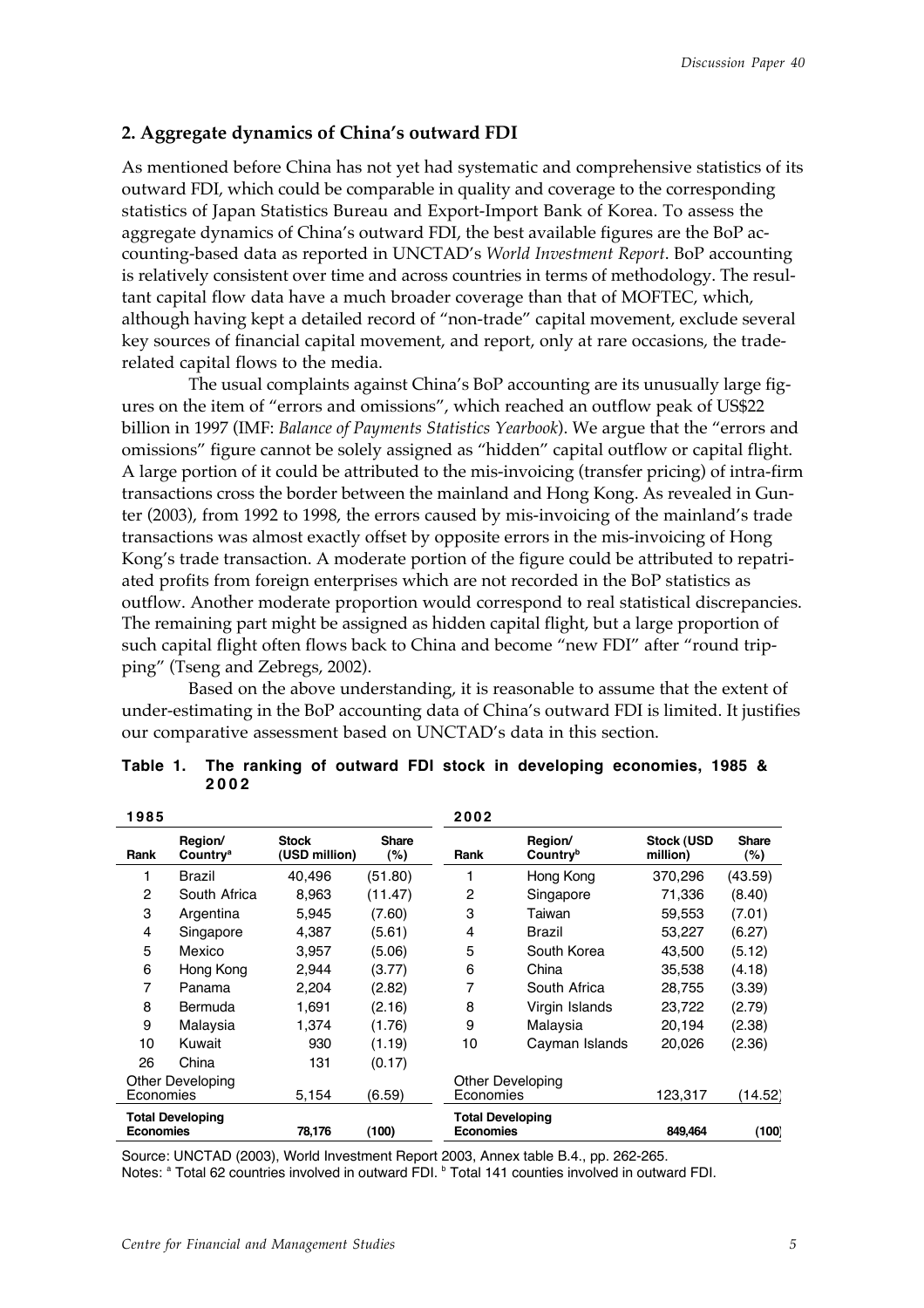Following the UNCTAD's *World Investment Report*, it is clear that China is rapidly emerging as an important player in the world capital market. Among developing countries China has become one of the top FDI exporters. China's share in the total outward FDI stock originating from developing countries has risen dramatically from 0.2 per cent in 1985 to 4.18 per cent in 2002. The stock of China's outward FDI reached about US\$36 billion by the end of 2002, which put the rank of China into the top six among 118 countries.

By comparing the development dynamics of aggregate outward FDI levels across China, Korea and Japan, it can be found that the trends of the outward FDI flows from the first two countries had been quite similar during the same period of 1988-2002 and to a great extent the Chinese and Korean trends resemble what happened in Japan 20 years ago, although the flow from China showed a higher variation and the corresponding trend was less steep (Figure 1). The time lag between the Chinese and Japanese trends may not come as a surprise, whereas the simultaneous similarity between the Chinese and Korean trend is worth further discussing. If without the devastating disruption of the Asian financial crisis in 1997 and 1998, the growth trend of the outflow from South Korea would be much stronger than what we now see from Figure 1. This in turn suggests that South Korea would be in a more advanced stage than China was in terms of direct capital exporting, a difference more in line with the investment-development path theory of Dunning (1998). Nevertheless, the Asian crisis had almost flattened the growth trend of South Korean outward FDI since 1997, making the cases of these two countries much closer to each other.





Source: IMF (various years), International Financial Statistics. Overseas Direct Investment Data Base in Export-Import Bank of Korea (http://www.koreaexim.go.kr). Japan Statistics Bureau (various years), Japan Statistical Yearbook.

Figure 2 further shows the devastating impact of Asian financial crisis on South Korean domestic fixed capital formation. Before 1997, China and Korea shared a sur-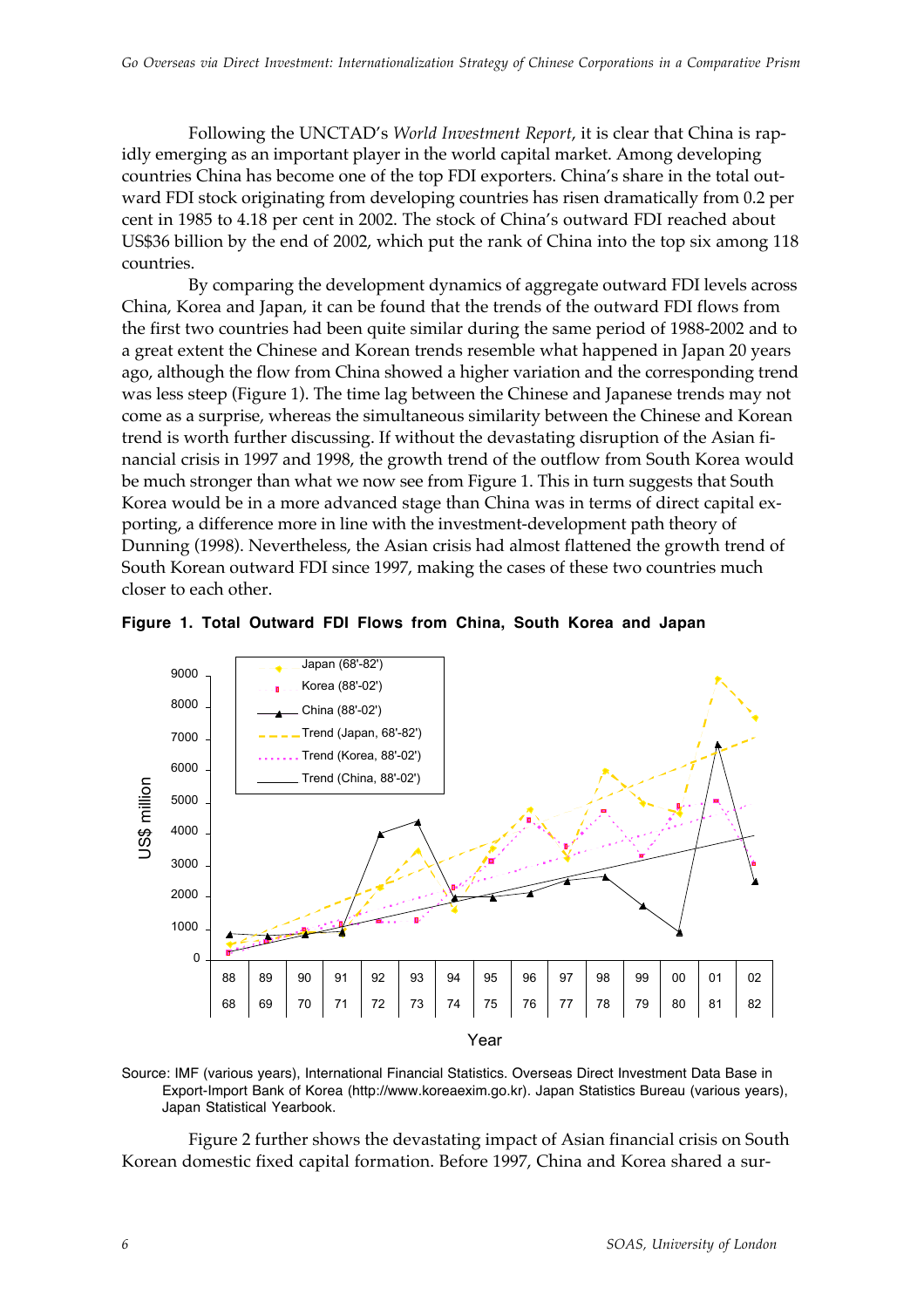prising similarity in both magnitude and growth trend of domestic fixed capital formation. The crisis cut the scale of Korean domestic fixed capital formation by one third in 1997 and had flattened the corresponding growth rate since then. In contrast, the strong growth trend in China had been maintained. As a reflection of this diversity in both the scale and trend, the ratio of China's outward FDI to its domestic fixed capital formation did not show a growth trend due to the fact that the strong growth in domestic fixed capital formation had out-paced the growth of outward FDI flow. Whereas the growth trend of the Korean ratio became even stronger than that of the scale of the outward FDI flow, following the collapse of domestic fixed capital formation (Figure 3).

**Figure 2. Gross Fixed Capital Formations in China and South Korea, 1988-2001**



Note: All conversions are based on the average official exchange rate in the year. Source: IMF (various years), International Financial Statistics.

**Figure 3. The Ratios of Outward FDI to Domestic Gross Capital Formation in China and South Korea, 1988-2001**



Note and Source: The same as in Figure 1.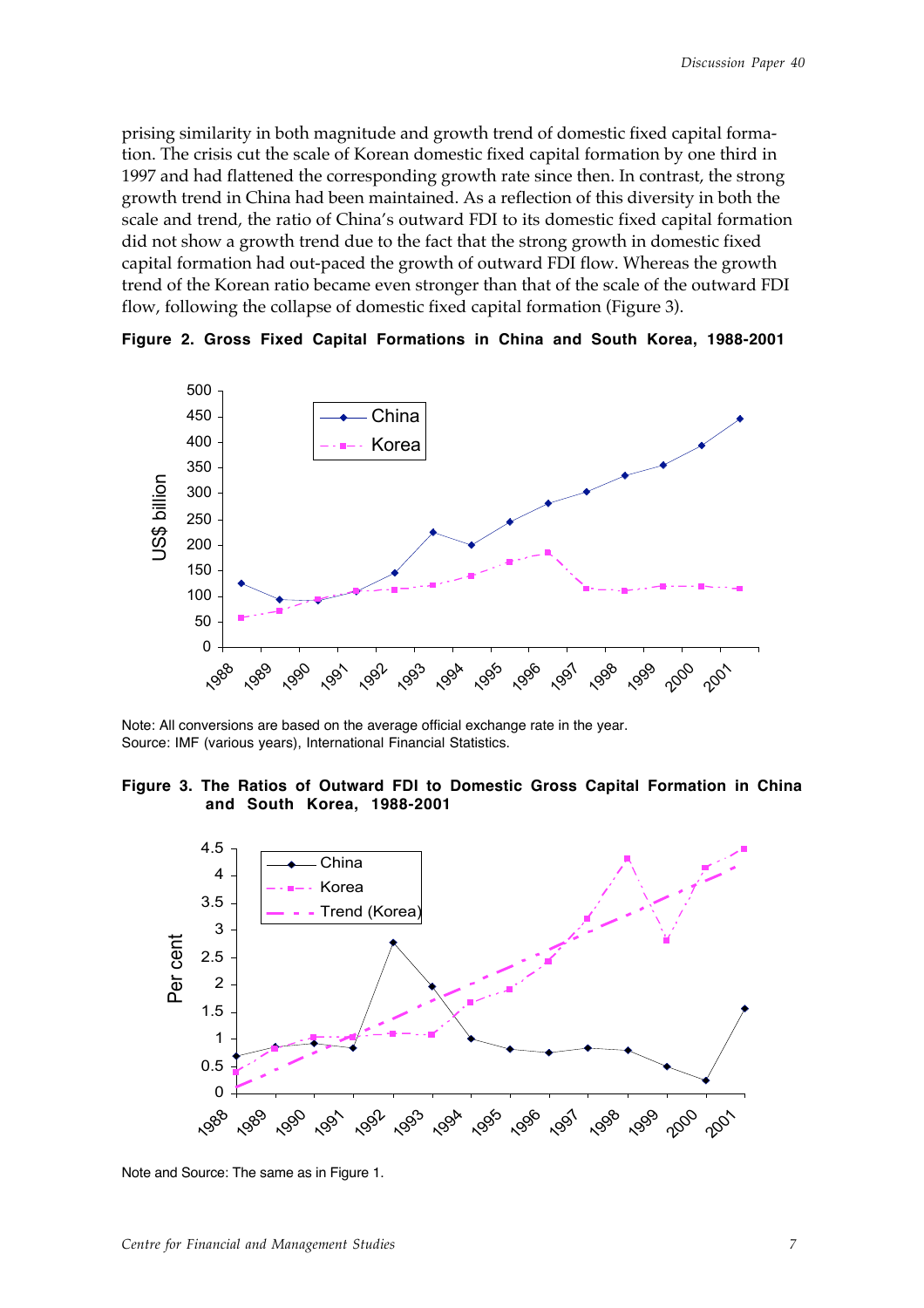Although Figure 1 alone does not suggest a difference in development stages of capital exports between China and South Korea, the combination of Figures 1-3 may suggest so. It is worth noting that while the Asian crisis cut the level of Korean domestic fixed capital formation by a large proportion, it only flattened the trend of Korean outward FDI flow. This indicates that Korean direct investment abroad is more likely associated with the strength part of Korean economy, which is much less vulnerable to domestic business/investment cycle and to shocks from international financial market. In contrast, China's direct investment overseas seems to be closely associated with the domestic business/investment cycle.

# **3. Shift in the Strategies of Overseas Direct Investment2**

Since the late 1970s, China's outward FDI has experienced strategic shifts from the political objective-centered to the commercial interest-oriented, from the central governmentdominated to local government-led and then to enterprise-led, and from resource-seeking to the trinity of resource-, market-, and technology-seeking overseas direct investment. In terms of investment mechanism and financing channel, Chinese enterprises have adopted transnational M&A as the major mechanism and used international listing as an important channel to raise capital in foreign exchange and to finance their overseas expansion.

In the earlier year of the reform (mainly, 1979-1984), only state-owned Foreign Trade Corporations under MOFTEC or under the Department of Foreign Trade and Economic Cooperation of provincial governments, and newly created Foreign Business Oriented Companies were authorized to invest overseas (Tseng, 1996; Cai, 1999). Furthermore, their overseas investment activities were strongly linked with the government's political considerations rather than commercial interests. The key decisions on overseas investments, such as choices of location and sector, were mainly determined by the consideration of enhancing China's political and economic influence and expanding China's international trade relationships rather than maximizing market profit (Wu and Chen, 2001; Wang, 2002). An illustrative example was China's heavy investment in Hong Kong's public utility and infrastructure sector, which was based on China's desire to set up political and economic power in Hong Kong (Chan, 1995; Zhang and van den Bulcke, 1996b). By the early 1985, there were only 113 non-trade Chinese enterprises overseas with an accumulated investment of about US\$ 150 million (Wu and Chen, 2001).

The significant (although gradual) decentralization of Chinese economic system since the mid-1980s brought substantial liberalization in the field of outward FDI. In the regulation of the government, all enterprises, if having sufficient capital, technical and operating know-how, and suitable foreign partner, could apply for permission to establish subsidiaries in foreign countries (Tan, 2001). Local governments took this advantage to push and help local Foreign Trade Corporations and Foreign Business Oriented Companies to establish overseas operations aiming to capital and technology acquisition and trade expansion. As a consequence, since 1987, in every year, over 100 new non-trade enterprises have been set up overseas. In the peak years of 1992 and 2002, over 300 nontrade enterprises were established overseas per annum. The average scale of these new firms' start-up investments has shown a strong increasing trend, from 1.5 million per firm

<sup>2</sup> The MOFTEC's statistics on overseas investment are classified into two main types: trade and non-trade. The category of "trade" refers to investment in service sectors including banking, commercial office, catering, travel agency, etc, whereas the "non-trade" refers to investment in industrial manufacturing and resource extraction. As we mentioned before, due to the lack of statistical track data on the "trade" category, this section will focus on the overseas investment in the "non-trade" category only.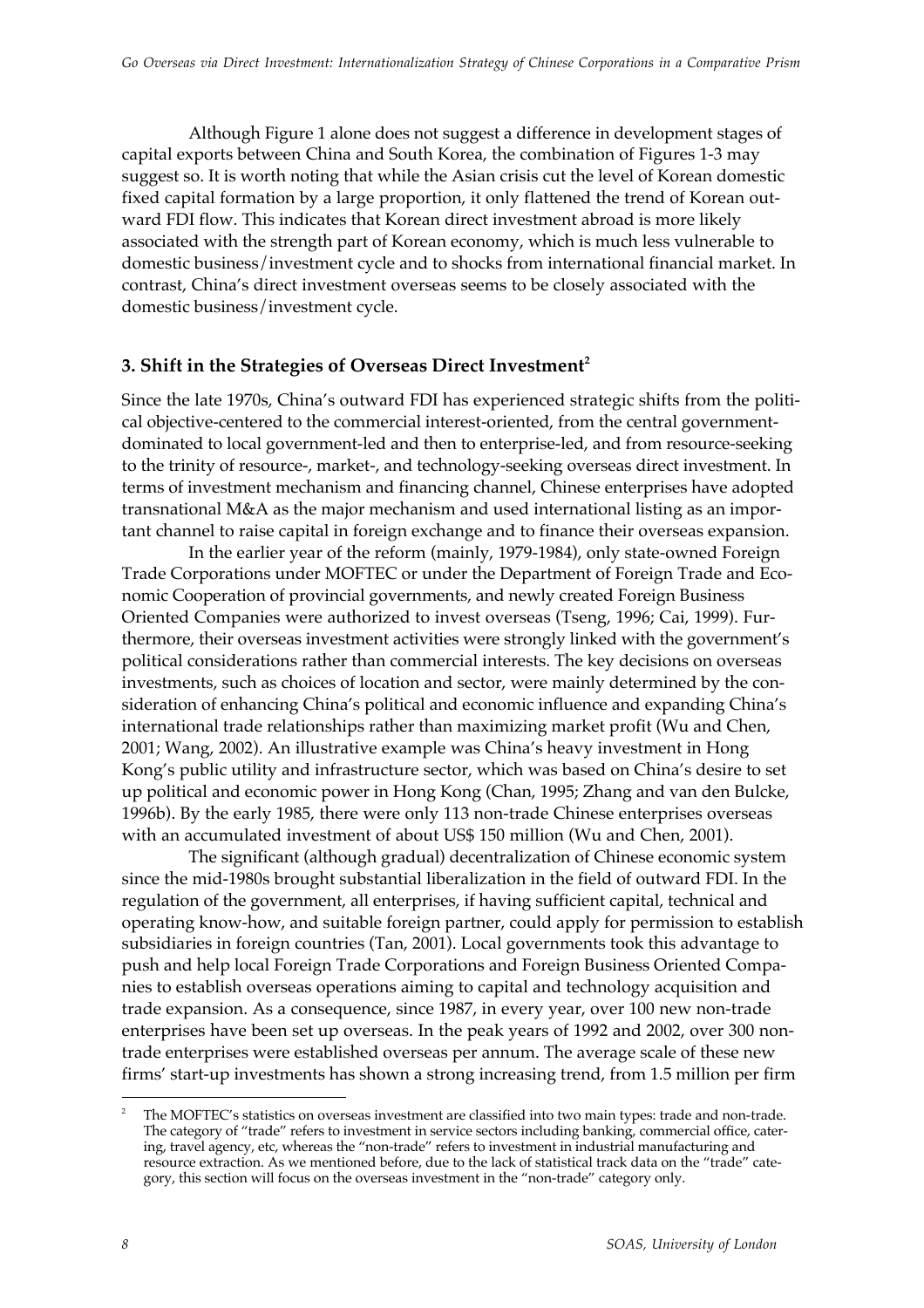in 1985-89 to 2.7 million per firm in 2000-02 (MOFTEC, various years). More importantly, the increasing diversity of investment agents has brought significant shift in the overall investment and business strategies. Although the agents of the central government may still put political considerations at the top, they start to give increasing weight to resource and capital acquisition. While local government agents and enterprises may initially focus on trade expansion, they become increasingly interested in reputation and brand building, and in more innovative ways of investment and financing. The analytical focus of this section is on these dynamic changes.

#### *3.1. Dynamics on Resource- and Market-Seeking Strategies*

Resource seeking, in particular natural resource-seeking, has been one of the key strategic considerations for Chin's overseas direct investment since the very beginning. As shown in Table 2, up to 1991 Chinese overseas investment was highly concentrated in North America and Oceania, where Canada and Australia were the two largest recipient countries, attracting US\$360 and 313 million respectively (Table 3). China's investment in these two countries includes China Metallurgical Industrial Corporation's (CMIC) investment in Channar Mine in Australia, China International Trust and Investment Corporation (CITIC) and China National Non-ferrous Metal Industrial Corporation's investment in the Portland Aluminium Smelter in Australia, China International Trust and Investment Corporation's (CITIC) investment in a sawmill in Canada, and Alberta and the China National Petroleum Corporation's (CNPC) equity in an oil extraction project in Canada (Zhan, 1995; Wang, 2002). All these Chinese corporations were directly managed by the central government.

|         | 1979-1991     |            | 1992-1996     |            | 1997-2001     |            |
|---------|---------------|------------|---------------|------------|---------------|------------|
| Ranking | Region        | Value (%)  | Region        | Value (%)  | Region        | Value (%)  |
|         | North America | 656 (47.3) | Asia          | 260 (34.7) | Asia          | 817 (35.7) |
| 2       | Oceania       | 326 (23.5) | Latin America | 148 (19.7) | Africa        | 552 (24.1) |
| 3       | Asia          | 203 (14.6) | Africa        | 122 (16.3) | Latin America | 360 (15.7) |
| 4       | Europe        | 82(5.9)    | Oceania       | 71 (9.5)   | North America | 228 (10.0) |
| 5       | Latin America | 62(4.5)    | North America | 67(8.9)    | Europe        | 188 (8.2)  |
| 6       | Africa        | 43(3.1)    | Europe        | 15(2.0)    | Middle East   | 72(3.1)    |
| 7       | Middle East   | 15(1.1)    | Middle East   | 7(0.9)     | Oceania       | 70(3.1)    |
| Total   |               | 1386 (100) |               | 750 (100)  |               | 2287 (100) |

**Table 2. China's outward FDI in non-trade sector by region (US\$ million and % )**

Note: Data is on an approved basis.

Source: MOFTEC, various years, Almanac of China's Foreign Economic Relations and Trade.

|  |  |  |  |  | Table 3. China's outward FDI in non-trade sector by country (US\$ million) |  |  |  |  |
|--|--|--|--|--|----------------------------------------------------------------------------|--|--|--|--|
|--|--|--|--|--|----------------------------------------------------------------------------|--|--|--|--|

|         | 1979-1991  |       | 1992-1996   |       | 1997-2001     |       |
|---------|------------|-------|-------------|-------|---------------|-------|
| Ranking | Country    | Value | Country     | Value | Country       | Value |
|         | Canada     | 360   | Peru        | 120   | Hong Kong     | 261   |
| 2       | Australia  | 313   | Hong Kong   | 113   | <b>USA</b>    | 207   |
| 3       | <b>USA</b> | 295   | <b>USA</b>  | 57    | Thailand      | 127   |
| 4       | Hong Kong  | 99    | Russia      | 47    | Mexico        | 126   |
| 5       | Russia     | 49    | New Zealand | 41    | Zambia        | 124   |
| 6       | Thailand   | 38    | S. Africa   | 38    | Cambodia      | 101   |
|         | Chile      | 21    | Macao       | 28    | <b>Brazil</b> | 81    |
| 8       | Macao      | 16    | Thailand    | 28    | Peru          | 79    |
| 9       | Brazil     | 11    | Cambodia    | 19    | S. Africa     | 73    |
| 10      | Malaysia   | 10    | Indonesia   | 18    | Viet Nam      | 56    |

Note: Data is on an approved basis.

Source: MOFTEC, various years, Almanac of China's Foreign Economic Relations and Trade.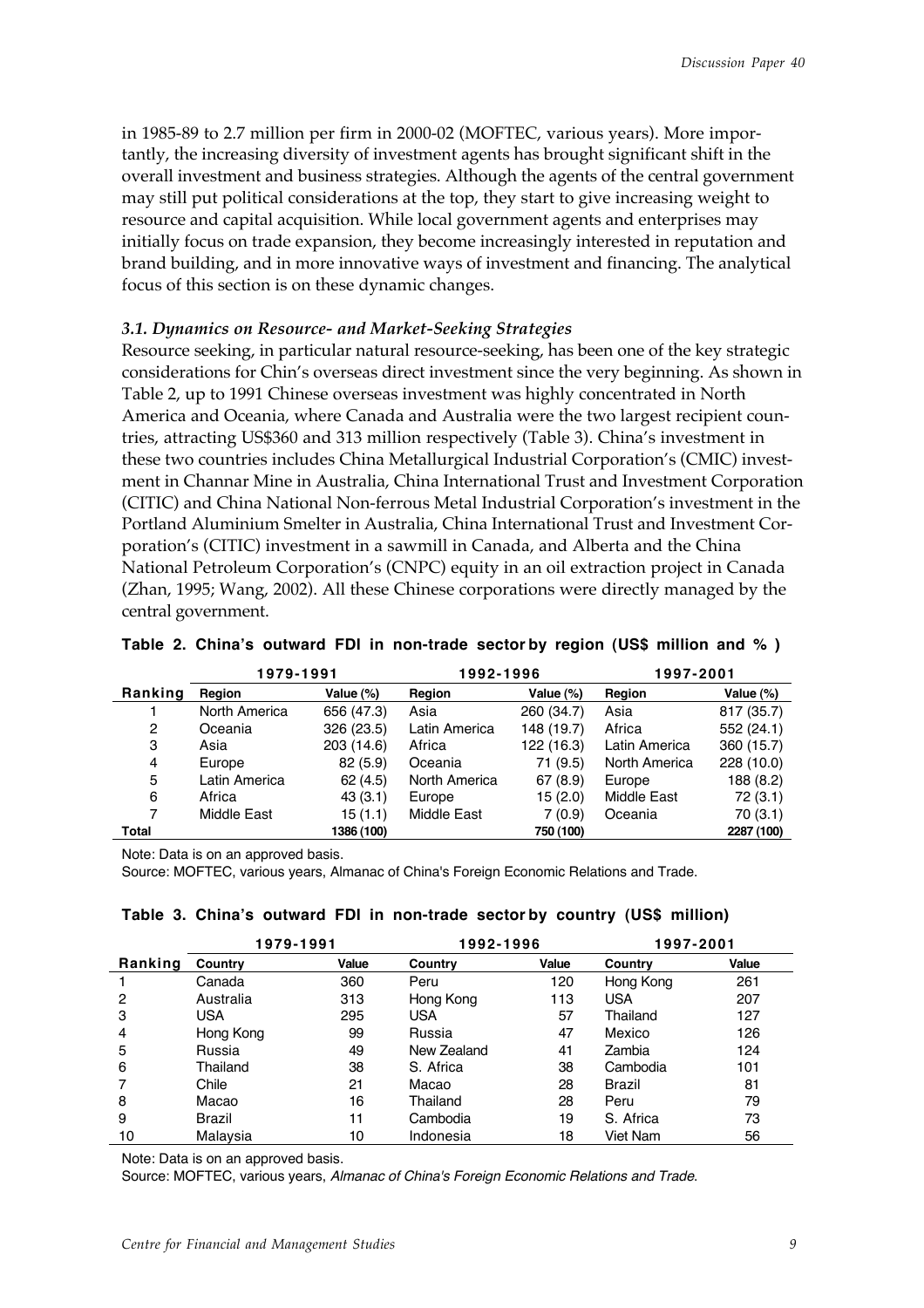During the 1990s, the natural resource-seeking outward FDI continued its expansion, with an increasing emphasis on fuel and general raw materials. This is a natural consequence of China's high economic growth, which led to significant increase in demand for fuel and industrial raw materials. For example, Peru became the largest recipient of China's outward FDI in 1992-1996, receiving US\$120 million (Table 3). It can be mainly attributed to the Capital Iron & Steel's (Shougang Corporation) acquisition of Hierro Peru Mining Ltd in November 1992 (Wu and Chen, 2001). In Indonesia China National Offshore Oil Corporation (CNOOC) recently became the largest foreign oil producer after its take-over for US\$585 million of Repsol Indonesia in 2002. Baosteel, China's biggest steel maker, is now negotiating the largest overseas manufacturing investment ever by a Chinese company to take a controlling stake, worth US\$1.5 billion, in a US\$8 billion steel plant in Brazil (*The Economist*, 6 September 2003, p. 57).

Parallel to the resource-seeking investment, Chinese enterprises have urged to obtain access to advanced foreign technologies and managerial know-how so that in the next few stages they can establish themselves in international markets. Because of this strategic desire, the U.S. has been the most attractive country for China's technology-seeking investment. In 1979-1991, the U.S. was the third largest recipient of China's overseas investment next to Canada and Australia, attracting 21.3 per cent of total China's nontrade outward FDI. In 1997-2001, the U.S. became the second largest receiver of China's overseas investment next to Hong Kong, attracting US\$207 million direct investment from China (Table 3).

In terms of the regional distribution of China's outward FDI, while having had a similar pattern with that of South Korea and Japan in the 1980s and being more concentrated in the developed countries (Ministry of Finance Japan; Export-Import Banks of Korea), a significant shift has happened since the early 1990s. As shown in Tables 2 and 3, China has increasingly cultivated its strong comparative advantages in Asia (mainly Southeast Asia), Africa, and Latin America. Between 1992 and 2001, Asia was the number one destination of China's outward FDI, accounting for over 35% of the total. More particularly, China's direct investment in Southeast Asia has considerably increased, amounting to more than 52 per cent of the total in Asia during 1997-2001. Many Chinese manufacturing firms set up their production base there with the aim to expand their market share in the host countries and to reduce production cost. A more significant distinction from the pattern of Korean and Japanese overseas investment is that Africa had risen to the second largest recipient of Chinese overseas investment in 1997-2001, taking 24.1 per cent of the total. China's investment in Africa began in the 1960s, when China initiated many aid projects and cooperated with several African countries to conduct infrastructure construction. While such political projects had become a history in the early 1980s, Chinese companies started to cultivate their comparative advantages in African in the late 1980s and had successfully expanded their manufacturing bases in the 1990s and onwards. Chinese companies take the successful experience of China's township and village enterprises in rural China to cultivate niche markets in Africa, in a way to provide appropriate products highly compatible with local demand and purchasing power. Such a market-entry and expansion strategy is consistent with the suggestions raised by the product-life cycle theory (Vernon, 1966; Wells, 1983) and investmentdevelopment path theory (Dunning, 1988).

Although there is a lack of time series data on the sectoral distribution of China's outward FDI, MOFTEC did occasionally report its survey results. According to its latest survey on the sectoral distribution up to June 2001 (*International Business Daily*, 7 September 2001), manufacturing and natural resource-seeing outward FDI accounted for 50 and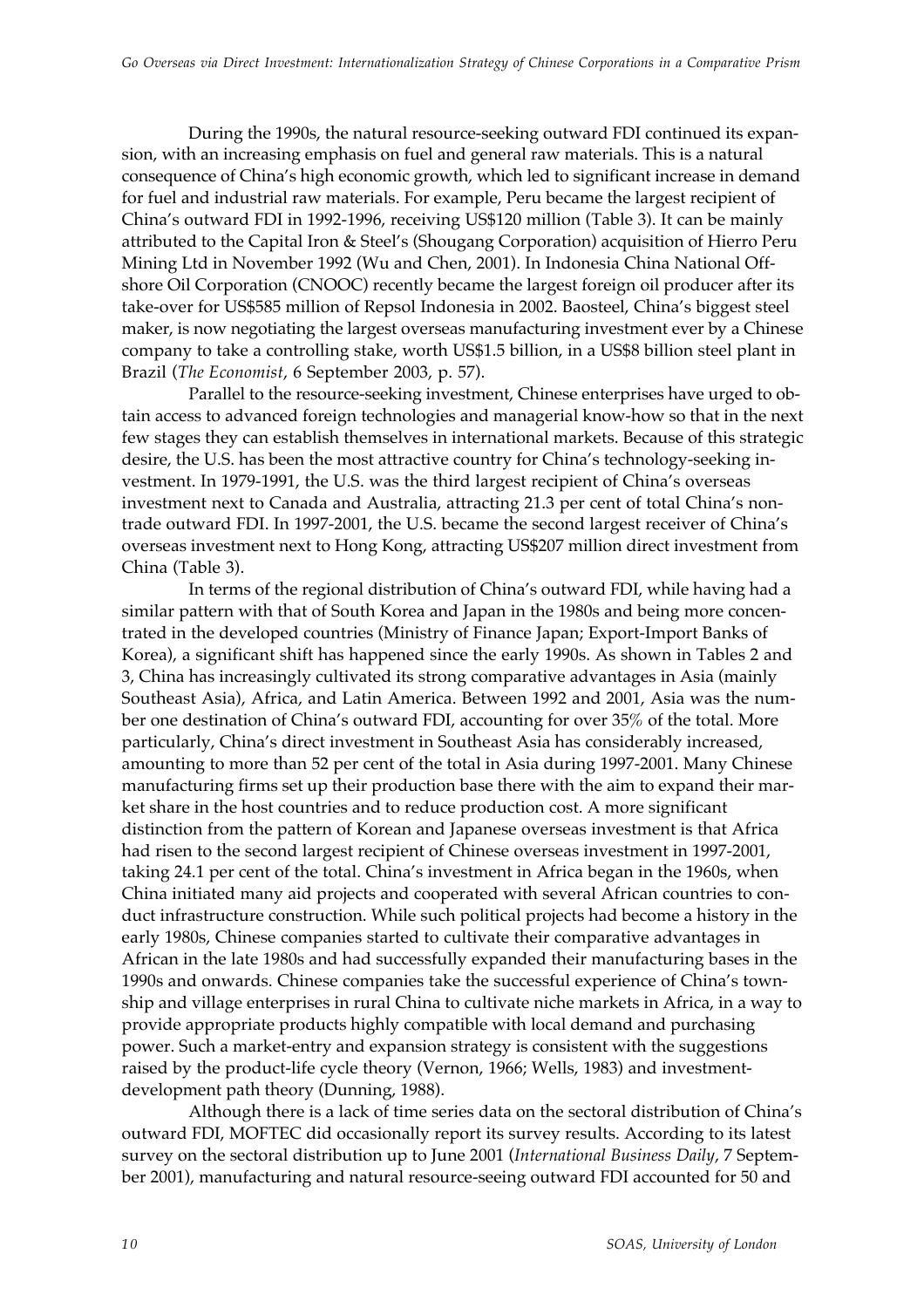43 per cent of the total in the non-trade category, respectively. This structure bears a strong resemblance to that of Korea in the 1980s and is to a less extent similar to that of Japan in the 1960s and 1970s (Export-Import Bank of Korea; Sheridan, 1995). Interestingly, this similarity carries a clear-cut time lag that roughly matches the difference in development stages of these three economies in general and their outward FDI in particular.

#### *3.2. Dynamics on Financing and Investment Strategies*

Since the mid-1990s, increasing number of Chinese companies have taken a listing on developed overseas stock exchanges as an important way to directly raise equity capital in hard currency and to establish international image and reputation. From the listing of Qingdao Beer on the Hong Kong Stock Exchange (HKSE) on 15 July 1993 to the listing of China Life Insurance on New York Stock Exchange and HKSE on 17 and 18 December 2003 respectively, 93 Chinese companies had listed on developed overseas stock exchanges. In addition, there have been 73 "red chip" companies listed in Hong Kong, which are registered as Hong Kong companies but controlled by the mainland interests. The total capital raised was over US\$100 billion. The top three companies in terms of fund raising are China Mobile (red-chip share) with about US\$14 billion, China Unicom (red-chips share) with US\$5.6 billion and SinoPec (H share) with US\$3.4 billion (Chow, 2003; Fok, 2003).

|      |                                                    |                                                                  |                     | <b>Market</b><br>Capitalization |
|------|----------------------------------------------------|------------------------------------------------------------------|---------------------|---------------------------------|
| Rank | Company                                            | <b>Principal Activities</b>                                      | <b>Listing Date</b> | (HK\$ million)                  |
| 1    | PetroChina Co. Ltd.                                | Exploration and production of<br>crude oil and natural gas.      | 7 Apr. 2000         | 50,110                          |
| 2    | SinoPec Co. Ltd.                                   | Exploration and production of<br>crude oil and natural gas.      | 19 Oct, 2000        | 43,210                          |
| 3    | China Telecom Co. Ltd.                             | Fixed line telecommunications                                    | 15 Nov, 2002        | 20,069                          |
| 4    | Huaneng Power Interna-<br>tional                   | Construction and operation of<br>Coal-fueled power plants        | 21 Jan, 1998        | 18,714                          |
| 5    | Aluminum Corporation of<br>China                   | Production and distribution of<br>Aluminum                       | 12 Dec, 2001        | 11,608                          |
| 6    | Sinotrans Ltd.                                     | Freight forwarding, express<br>services, shipping services       | 13 Feb, 2003        | 7,150                           |
| 7    | Zhejiang Expressway Co.<br>Ltd.                    | Construction, and operation of<br>High grade roads.              | 15 May, 1997        | 7,133                           |
| 8    | <b>Beijing Datang Power</b><br>Generation Co. Ltd. | Acquire and operate existing and<br>new coal-fueled power plants | 21 Mar, 1997        | 6,975                           |
| 9    | China Shipping Develop-<br>ment Co. Ltd.           | The shipment of oil and cargoes.                                 | 11 Nov. 1994        | 6,674                           |
| 10   | Yanzhou Coal Ming Co. Ltd.                         | Underground coal mining                                          | 1 Apr. 1998         | 6,375                           |

#### **Table 4. The top 10 Chinese industrial companies listed on Hong Kong Stock Exchange (H-share listing, by market capitalization, and up to 5 November 2003)**

Source: Hong Kong Exchanges and Clearing Limited (http://www.hkex.com.hk)

Table 4 presents the top ten Chinese industrial companies listed on Hong Kong Stock Exchange (H-share listing) in terms of market capitalization. They all have been the leading player of China's overseas investment, and six of the ten are mainly natural resource-based and state-controlled enterprises. By listing on developed capital markets, these companies have also increasingly adapted themselves to international standards in the areas of corporate governance, accounting and auditing, strategic management, and business conduct.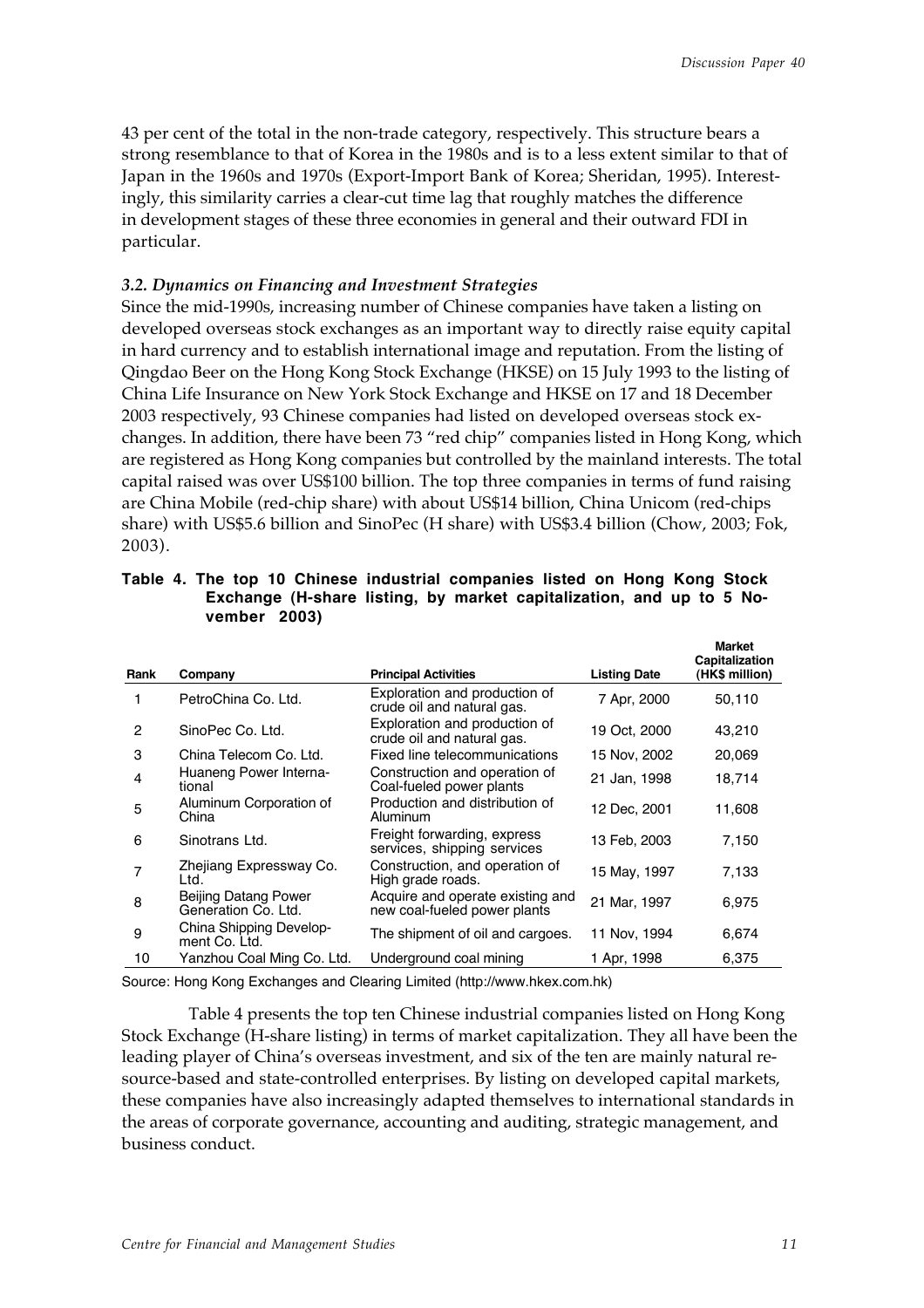The most striking shift in investment strategy is that transnational M&A has gradually become the main form of China's direct investment abroad. Table 5 reports the rising of M&A form in Chinese overseas expansion. It shows that within 12 years, the value of cross-border M&A purchased by Chinese companies increased from US\$60 million in 1990 to 1.04 billion in 2002, a 17-fold increase. In sharp contrast to the remarkable decrease of M&A purchases by Japan, South Korea, and Taiwan since the mid-1990s, by 2002 China has risen to the fourth largest player next to Japan (US\$8.66 billion), Hong Kong (US\$5.06 billion), and Singapore (US\$2.94 billion) in Asia. The major reasons for the increasing use of M&A by Chinese companies include getting direct access to natural resources, overcoming the low brand value of the company's products, and quickly obtaining advanced marketing and distribution networks and R&D operations.

Table 6 reports the leading M&A acquired by Chinese companies in 2002 and early 2003. It shows that China's four major oil companies represent a large share of cross-border M&A deals. China National Offshore Oil Corporation (CNOOC) was the top acquirer out of the four major oil companies. Its acquisitions in 2002 include Spanish interests-controlled Repsol YPE's five oilfields in Indonesia for US\$585 million, a 12.5% interest in BP's Tangguh LNG project in Indonesia for US\$275 million, and a 5.56% interest in NorthWest Shelf Venture's oilfields in Australia for US\$320 million. The other three oil companies also made large acquisition, including CNPC's 30% interest in two oilfields in Azerbaijan for USD 52 million, SinoPec's acquisition of oilfield in Algeria for USD 394 million, PetroChina's acquisition of six oilfields from US interests-controlled Devon Energy in Indonesia for USD 216 million.

**Table 5. Cross-border M&A by country of purchaser in Asia, 1990-2002 (US\$ million)**

|             | 1990   | 1995  | 2000   | 2001   | 2002  |
|-------------|--------|-------|--------|--------|-------|
| China       | 60     | 249   | 470    | 452    | 1,047 |
| Japan       | 14,048 | 3,943 | 20,858 | 16,131 | 8,661 |
| Hong Kong   | 1,198  | 2,299 | 5,768  | 3,012  | 5,062 |
| India       | -      | 29    | 910    | 2,195  | 270   |
| Indonesia   | 49     | 163   | 1,445  |        | 197   |
| South Korea | 33     | 1,392 | 1,712  | 175    | 98    |
| Malaysia    | 144    | 1,122 | 761    | 1,375  | 930   |
| Singapore   | 438    | 892   | 8,847  | 16,516 | 2,946 |
| Taiwan      | 1,385  | 122   | 1,138  | 161    | 74    |
| Thailand    | 18     | 144   | 5      | 699    | 87    |

Note: The data cover the deals involving the acquisition of an equity stake of more than 10%. Source: UNCTAD, World Investment Report 2003, Annex table B.8, pp. 293-295.

Beyond the energy sector, other Chinese companies have been also increasingly using cross-border M&A as a key strategy to enhance their competitiveness in international market. The most impressive increase of using cross-border M&A has emerged in the high-tech industry sector. These M&As include BOE Technology's acquisition of Korean Hydis, the Hynix Semiconductor's TFT-LCD division, for US\$380 million, China Netcom's acquisition of Hong Kong-based Asia Global Crossing Ltd for US\$270 million, and earlier cases of China Electronic Corporation's acquisition of Netherlands-based Philips Electronics' mobile handset division and Huali Group's acquisition of US-based Philips' CDMA R&D department in 2001. Some companies use M&A as a trial to establish their images in international market under the brand name of the acquired companies, such as TCL's acquisition of Germany's Schneider for Euro 8.2 million in September 2002.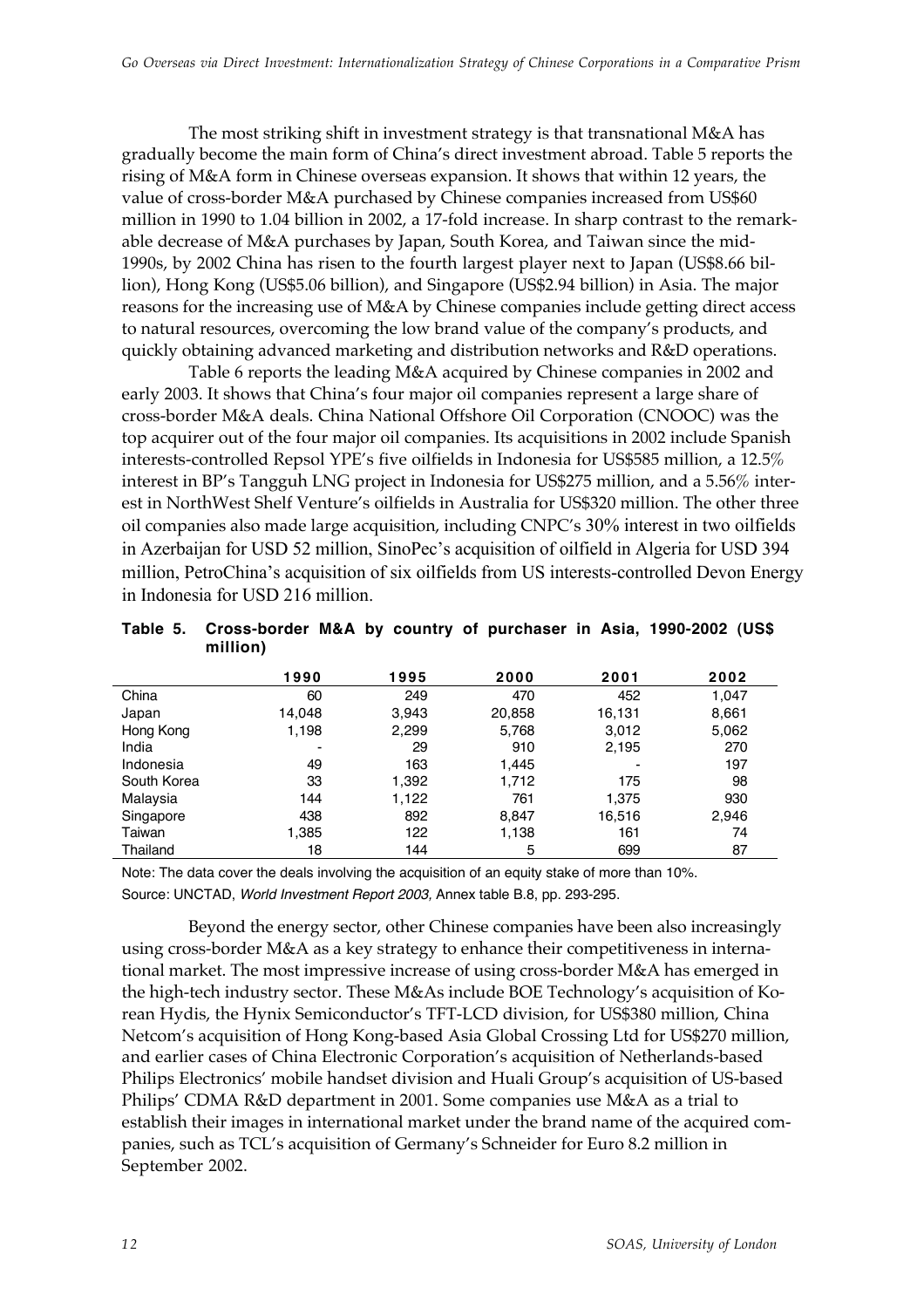|               | Acquirer                                                     | Target                                                                                 | <b>Industry Value</b>     |     |
|---------------|--------------------------------------------------------------|----------------------------------------------------------------------------------------|---------------------------|-----|
| 2002M1        | China National Offshore Oil Corp.<br>(CNOOC)                 | Spanish Repsol-YPE's five oil fields<br>(equity stake), Indonesia                      | Energy                    | 585 |
| 2002M1        |                                                              | China National Petroleum Corp. (CNPC) 30% interest in two oilfields, Azerbaijan Energy |                           | 52  |
| 2002M1        | China Petrochemical Corp. (SinoPec)                          | Oil field assests, Algeria                                                             | Energy                    | 394 |
| 2002M4        | Petro China                                                  | Devon Energy's six oil fields in Indone-<br>sia                                        | Energy                    | 216 |
| 2002M5        | Haixin Group                                                 | Glenoit Corp.'s sliver knit pile fabric<br>division, US                                | Fabric                    | 14  |
| 2002M6        | <b>BaoSteel Group</b>                                        | 46% interest in Rio Tino's mining com-<br>pany, Australia                              | Steel                     | 30  |
| 2002M9        | <b>CNOOC</b>                                                 | 12.5% interest in BP's Tangguh LNG<br>project in Indonesia                             | Energy                    | 275 |
| 2002M9        | TCL                                                          | Schneider Electronics, Germany                                                         | Electronics 8.2 ( $\in$ ) |     |
| 2002M10 CNOOC |                                                              | 5.56 % interest in NorthWest Shelf<br>Venture's oil fields in Australia                | Energy                    | 320 |
|               | 2002M10 Shanghai Automotive Industry Corpo-<br>ration (SAIC) | GM-Daewoo Motor alliance (equity<br>stake), Korea                                      | Automobile 60             |     |
|               | 2002M11 China Netcom                                         | Asia Global Crossing Ltd., Hong Kong                                                   | <b>Telecoms</b>           | 270 |
|               | 2003M2 BOE Technology                                        | Hydis (Hynix Semiconductor's TFT-LCD TFT-LCD<br>division), Korea                       |                           | 380 |

#### **Table 6. Major cross-border M&A by Chinese companies, 2002M1-2003M2 (US\$ million)**

Source: Global M&A Research Centre in Institute of World Economics and Politics, Chinese Academy of Social Sciences (http://www.online-ma.com), PriceWaterhouseCoopers' (PWC) Asia-Pacific M&A Bulletin (http://www.pwchk.com), and websites of these companies.

# **4. Chinese Multinationals and Their Internationalization Strategies: Two Cases**

#### *4.1. Konka Group<sup>3</sup>*

 $\overline{a}$ 

KonKa Group Company Ltd is currently China's second largest color television maker next to Chang Hong. It was established on May 21, 1980 as the first Sino-foreign joint venture electronic enterprise in Mainland China. In August 1991, Konka Group was reorganized as a Sino-Foreign Joint Stock Company. In 1992, it listed on Shenzhen Stock Exchange with an initial offer of 30 million "A" shares to domestic investors and 10 million "B" shares to overseas investors. In 2002, Konka Group had business revenue of over US\$1.2 billion. At the end of 2002, the control shareholder, the state-owned Overseas Chinese Town Group Ltd., directly held a position of 29.06 per cent and indirectly held a position of 20.25 per cent through its two whole-owned subsidiaries in Hong Kong – Overseas Chinese Town (Hong Kong) Co., Ltd. and Hong Kong China Travel Service (Group) Co. Ltd.

Konka produces a wide range of electronic appliances. The top one is color TV, earning domestic sales income of US\$719 million (4.8 million sets) and export income of US\$55 million (737,600 sets) in 2002. Konka had a market share of 13.5 per cent in China's color TV market in 2002. In 1999, the second peak year of their color TV sales next to 2000, Konka signed a technical collaboration agreement with the microelectronics group Lucent Technologies to produce cellular mobile phone handsets for the Chinese market. Within two years, mobile phone became the second most important product after

Unless specially mentioned, data used in this sub-section are from various annual and interim reports of Konka Group, which are available on www.konka.com.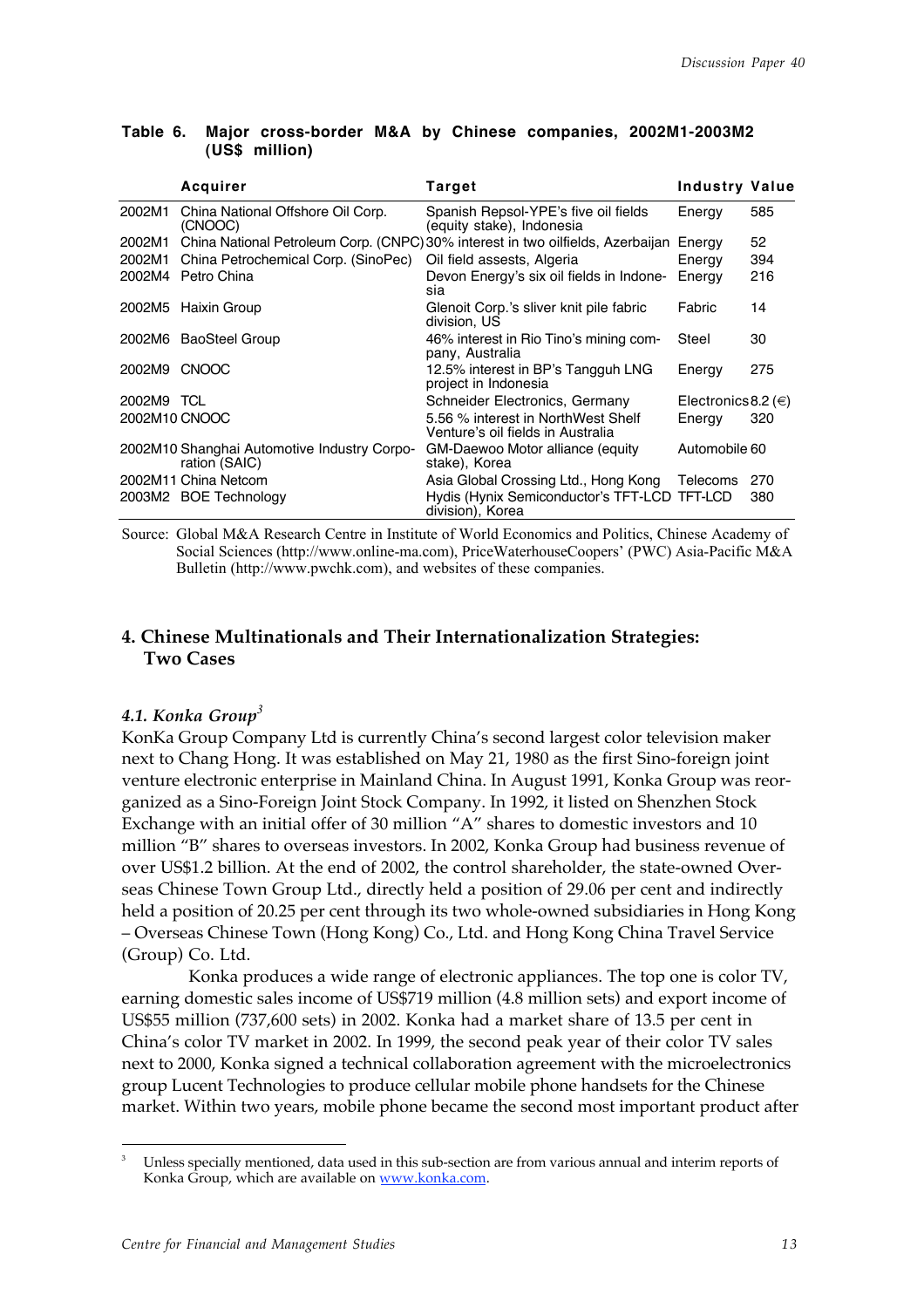color TV. In 2002, Konka's total sales income of mobile phones was US\$206.8 million (1.6 million sets), implying a domestic market share of 2.56 per cent. Thanks to the success in mobile phone sales, Konka further strengthened its financial position despite the price collapse of color TV in both domestic and international market in 2001 and 2002 (by more than 21 per cent in 2002 alone).

Konka's efforts in promoting its brand internationally began in late 1995, when it set up a subsidiary in Australia to market Konka color TV sets. Like many Third World's companies, in the initial stage of international expansion, Konka's overseas investments had been centered on creating marketing and distribution assets in foreign markets. In addition to the above common route, what distinguishes Konka's strategy from that of others has been Konka's innovative way of technology acquisition in the host countries.

In the TV industry, high definition television (HDTV) and digital television (DTV) were the two major technological innovations in the late 1990s, which have shown the strong potential in the TV market recently. In anticipation of substantial growth in HDTV and DTV demand, all the major manufacturers have lined up models since the very beginning. Based on the understanding that it is challenging for Konka to develop its own model of HDTV, Konka made great efforts become a member of the ATSC, the association that formulated the standard for the new age digital broadcast; and set up the US\$10 million Konka Technology Development Centre Co. Ltd in the Silicon Valley in December 1997. This centre has carried out the key development work for the new HDTV model. Konka owned 51 per cent of the development centre and the local technicians involved in the development process owned the rest (*Business-Wire*, 19 July 1999).

Konka's efforts on HDTV development were successful. In January 1999 Konka demonstrated its HDTV model on the Las Vegas Consumer Electronics Show and in June 1999 it launched the model commercially in the US. Thanks to its significant cost advantage, Konka marketed its HDTV sets at US\$3,000 each, about half the price of other available brands. This success led some observers to believe that Konka's HDTV would be able to play a leading role in the recent digital revolution that is reshaping the US television industry (*Business-Wire*, 19 July 1999; Saha, 2001).

It is worth noting that the development of HDTV has been a process involving a lot of collaborative research among leading electronics firms, the government and television broadcasting companies. As a result, the new capabilities were not really proprietary to any one single company. This feature helps Konka a lot. In the technological front, Konka seems to have narrowed the gap with the leaders in the industry significantly. While having been quite successful in the domestic market against competition from famous multinationals like Sony, Matsushita and Sharp, and being initially successful in foreign market like the US and Australia, it would still require time, efforts and substantial financial investments for Konka to build up its own brand reputation in foreign markets.

#### *4.2. PetroChina Company<sup>4</sup>*

PetroChina ranked number two in Fortune's 2002 list of China's top 100 companies. It was incorporated in November 1999 as a result of a comprehensive restructuring of China National Petroleum Corporation (CNPC) aiming to listing PetroChina on Hong Kong Stock Exchange (HKSE) and New York Stock Exchanges (NYSE). By the restructuring

<sup>4</sup> Unless specially mentioned, data used in this sub-section are from the IPO Prospectus, various annual and interim reports of PetroChina Company Limited, and the company's new announcements, which are available on www.petrochina.com.cn.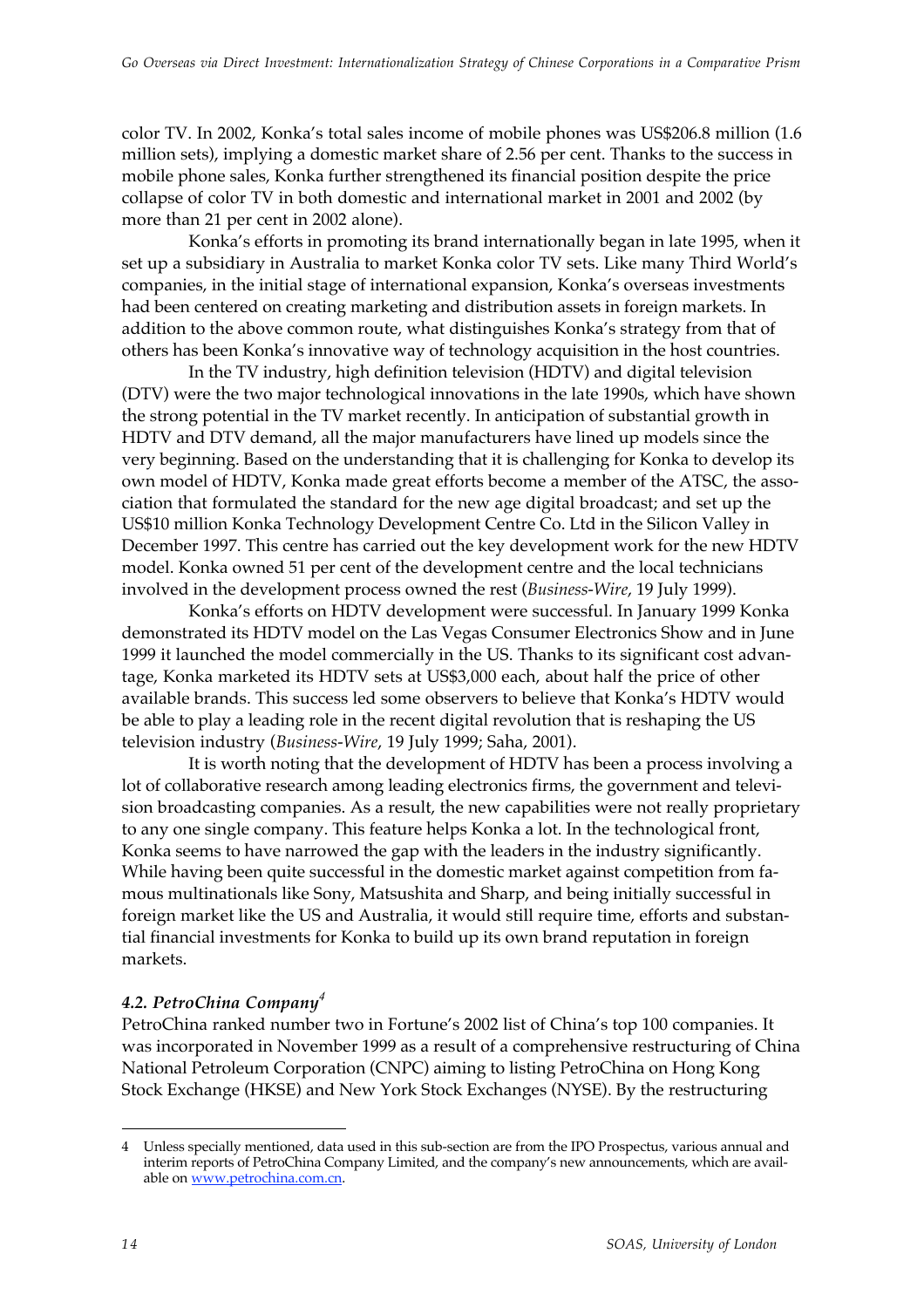CNPC transferred to PetroChina most of its assets and liabilities, interests relating to its main domestic oil and gas businesses, and a workforce of 480,000. CNPC retained its international oil business and domestic non-oil businesses. This IPO-motivated restructuring was regarded as China's most ambitious reform project before the IPO of the Bank of China (Hong Kong) in July 2001. The government intended to use PetroChina as the flagship of its state-sector reform and to lay the groundwork for other capital-starved SOEs on the international capital markets.

To meet the listing standards of HKSE and NYSE, the restructuring followed advice from China International Capital Corporation (CICC) and Goldman Sachs. Every single asset was inspected. Accounting and corporate governance systems were reorganized. In accordance with China's Company Law, the governance structure consisted of a board of directors, a supervisory board, and a senior management team in charge of business operations. The board included four committees of Auditing, Investment & Development, Examination & Remuneration, and Health, Safety & Environmental Protection. The company also committed itself to comply with the Code of Best Practice recommended by HKSE and formulated a set of policies and procedures regarding shareholders' general and extraordinary meetings.

After five months of preparation, in April 2000 PetroChina completed a global initial public offering pursuant, to which 17.58 billion shares of RMB 1.00 each, representing 13.45 billion H shares and 41.35 billion American Deposit Shares (ADSs), were issued at prices of HK\$1.28 per H share and US\$16.44 per ADS, respectively. The shares issued to the public represented 10 per cent of the total capital of the company. The remaining outstanding of 160 billion shares was state-owned and held by CNPC. Thanks to the capital-raising nature of the primary offering, the net proceeds to the Company were about RMB20 billion (US\$2.4 billion).<sup>5</sup> BP plc, the world's third largest oil company, took 20 percent of this IPO with the aim to develop a retail network and sell natural gas to power stations in China. Many Hong Kong listed companies, including Cheung Kong (Holdings) Ltd, Hutchison Whampoa Ltd, Sun Hung Kai Properties, and New World Development Company Ltd, also invested a total of US\$350 million.

The success of IPO not only brought in significant amount of net proceeds in hard currency, but also established the image of PetroChina in international capital market and strengthened its ability to conduct international acquisition. Soon after the IPO, Petro-China started to actively look for overseas investment opportunities. In April 2002, the company achieved breakthrough in international acquisition after researching and assessing more than 20 opportunities. It acquired all the share capital in Devon Energy Indonesia Ltd, a company in Indonesia controlled by US interests and engaged in exploration and production of crude oil and natural gas. To the acquisition process, Goldman Sachs acted as financial advisor and Freshfields Bruckhaus Deringer acted as legal advisor. The acquired business is a combination of producing oil fields and contracted producing gas fields with the production capacity of 17,100 barrels (oil equivalence) per day in 2002 and 22,200 barrels per day in 2003. In 2002, the acquired business contributed turnover of RMB632 million and operating profit of RMB132 million to PetroChina.

<sup>5</sup> One special feature of SOE privatization in China is that share-issuing firms typically go through primary offerings instead of secondary offerings, which is the norm in almost all other countries. Under the secondary offerings the government sells existing equities and receives all of the sales proceeds and the only effect on the privatized firms comes from ownership change. In contrast, under the primary offerings, shareissuing is a capital-raising event for the firm. Share-issuing increases a firm's asset and equity accounts by an equal amount, and consequently changing the firm's ownership structure somewhat (Sun and Tong, 2003).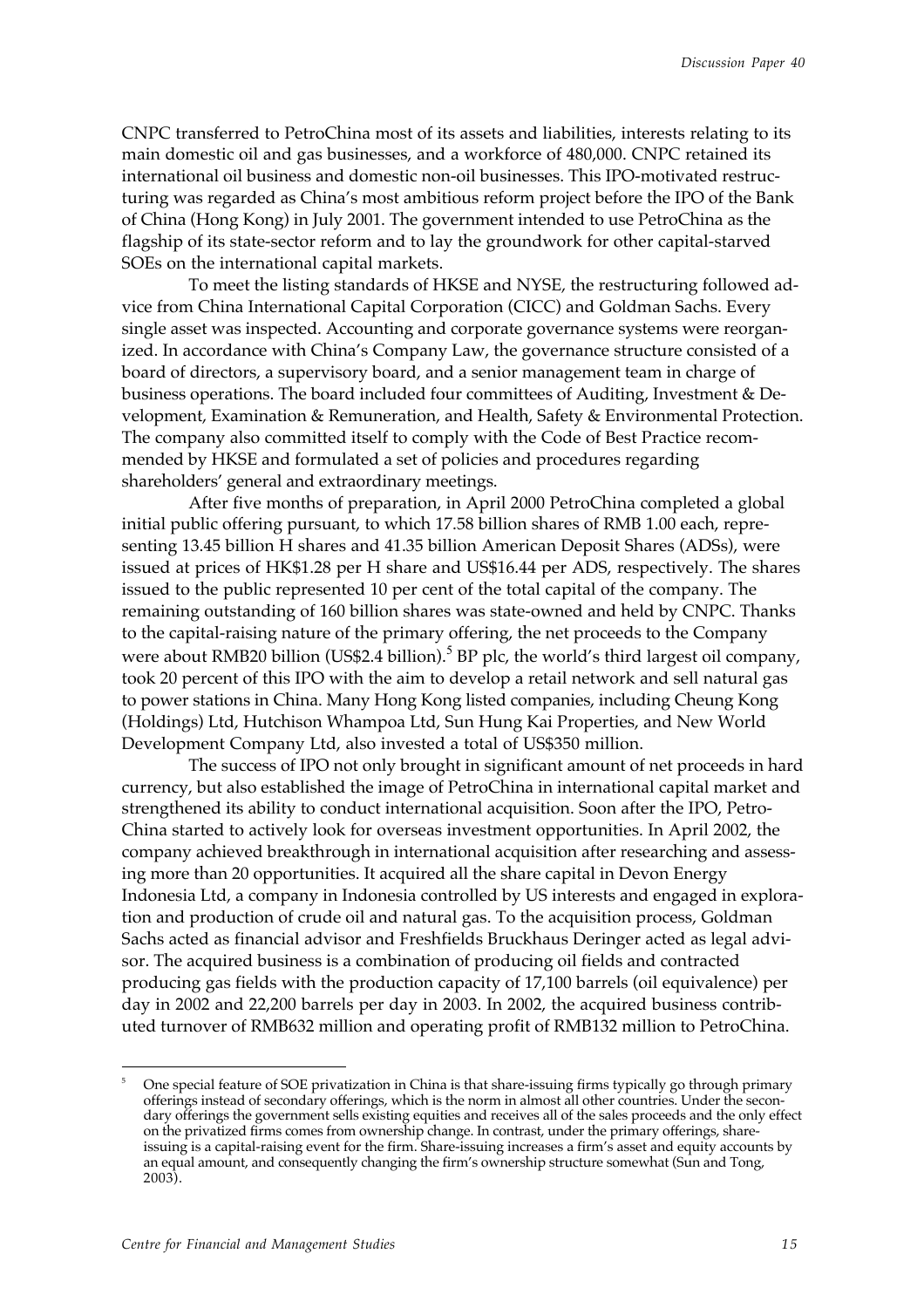The strategic statement of PetroChina on international acquisition is as follows. "PetroChina will undertake international acquisitions that create value for shareholders and improve upstream portfolio returns and growth prospects. PetroChina's international expansion will be highly focused and will look to establish core areas of clustered, high quality operations with a strong reserves base and material production growth. Petro-China will focus on opportunities in basins, plays or technologies where PetroChina has specific commercial and competitive advantage." Experienced the success of the first international acquisition, the company is recently studying and preparing to take part in a tender for 10 new oil blocks in East Java offered by Indonesian government (*Business CustomWire*, 16 December 2003).

## **5. Conclusions and Implications**

This paper has assessed the progress of China's outward FDI and compared this development with the experience of Korea and Japan. The assessment indicates that at the aggregate level, China and Korea had shared simultaneous similarity in growth trend during 1988-2002 and their trends resembled one happened in Japan during 1968-1982. By further examining the relative dynamics of outward FDI to domestic fixed capital formation, it is found that Korean direct investment abroad is more closely associated with the strength part of the economy and less correlated to the downturn of domestic fixed capital formation, whereas China's outward FDI is more closely correlated to the fluctuation of domestic faxed capital formation. This may imply that Korea would have a moderate lead ahead China in the field of direct capital exporting.

In terms of strategic orientation of China's outward FDI, while the natural resource-seeking investment has continued its expansion since the 1970s, an increasing emphasis has been placed on M&A purchase of fuel resources and general raw materials producers. In addition to the resource-seeking investment, increasing number of Chinese enterprises have used the means of cross-border M&A, joint venture and green-filed investment to obtain accesses to advanced foreign technologies, managerial know-how, R&D establishments, distributional networks, and even brand names in developed economies. Chinese enterprises have also increasingly cultivated their strong comparative advantages in Southeast Asia, Africa, and Latin America. For example, increasing number of Chinese companies have established production bases in Africa to supply the local markets with cheap products highly compatible with local demands and purchasing power.

To establish international image and to raise capital in hard currency, increasing number of Chinese companies have taken a listing on developed stock exchanges as an important internationalization strategy. By 18 December 2003, 93 Chinese companies had listed on developed stock exchanges in Hong Kong, New York, London, and Singapore, and another 73 "red chip" companies, which are registered as Hong Kong companies but controlled by the mainland interests, had listed in Hong Kong. They together have raised equity capital of over US\$100 billion.

To conclude the paper, we would like to suggest two strategic implications for Western multinationals. First, the success of many Chinese companies in competitive industries like electronics and households appliances is built on their competitive advantages that can be still regarded as classic competitive paradigms: more flexible, faster response, more-customer focused and less product-focused, highly valuing the accumulation of minor innovation, and sensitive to both products and R&D niche markets. The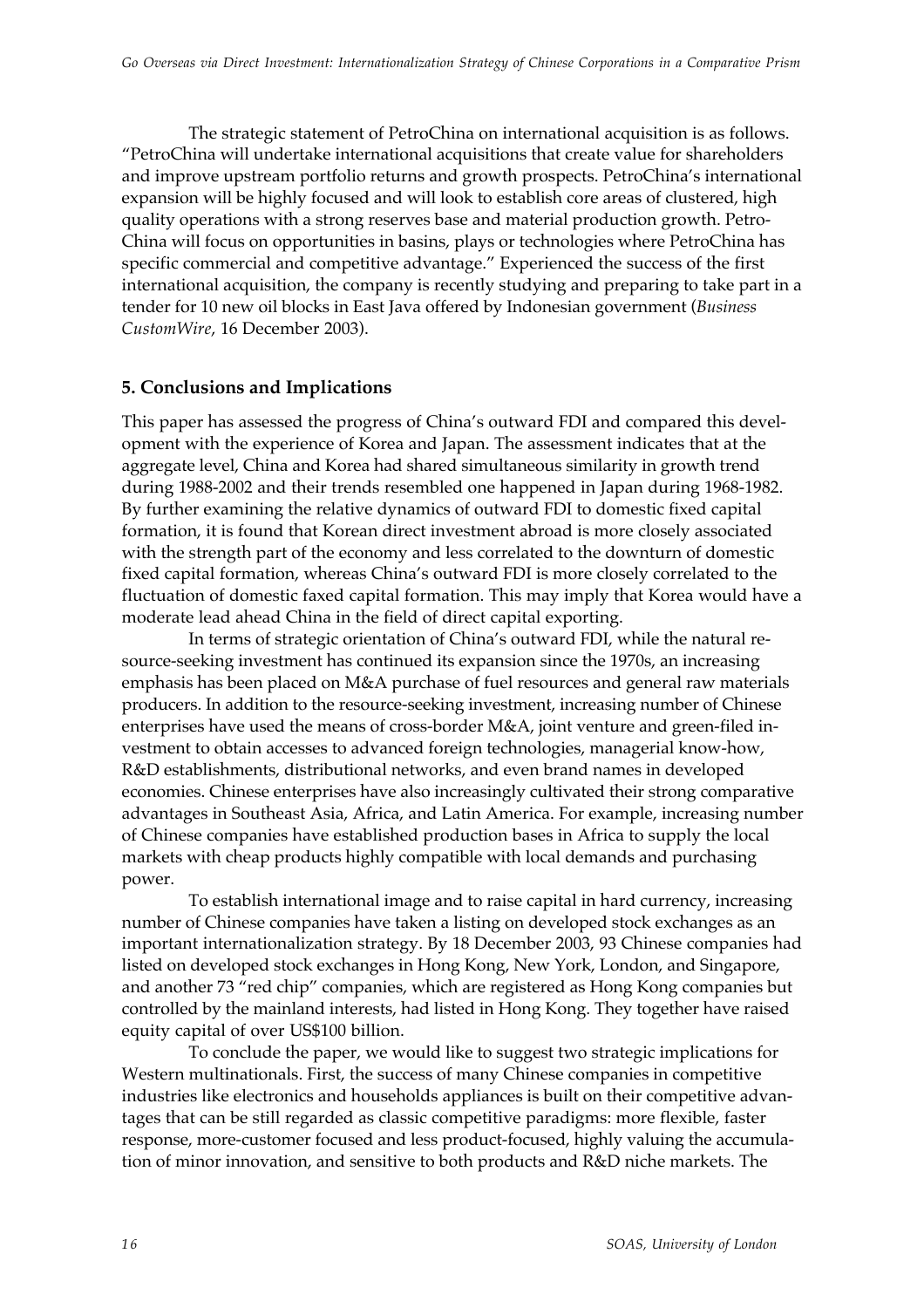case of Konka is an illustrative example for the merits of such competitive paradigms. The stories of these Chinese companies share a great similarity to the stories of the Koreans about one-decade earlier and the Japanese two or more decades earlier. Moreover, as argued by Jonathan Woetzel, a Shanghai director at Mckinsey & Company Inc, "Chinese companies are more entrepreneurial, flexible and much more focused on profit than the Japanese. They change management and won't be patient. They use capital more efficiently." (*Economist*, 6 September 2003, p. 57). In this connection, the experience of Western companies in competition with Korean and Japanese companies one or two decades ago may be helpful.

Second, Chinese stories renewed the question in the west: why can a company from a developing country with limited resources and weak technological background come to our market and take away our market share? More importantly, the method used by Chinese companies to overcome technological disadvantages deserves more attention. It demonstrates that it is possible for companies from developing countries to overcome technological disadvantages by setting up R&D centers in developed countries and developing strategic alliances with Western companies for technological development. The combination of R&D acquisition abroad and cost advantage at home would bring significant competitive advantages to Chinese companies. Facing new competitors from China, the best strategy for the Western peers to maintain their lead would be to conduct R&D more intensively rather than to simply defend their technologies. It is also worth considering the trade-off of advance and retreat so that the company can focus on its sharp competitive advantage and retreat from those with declining competitive advantage.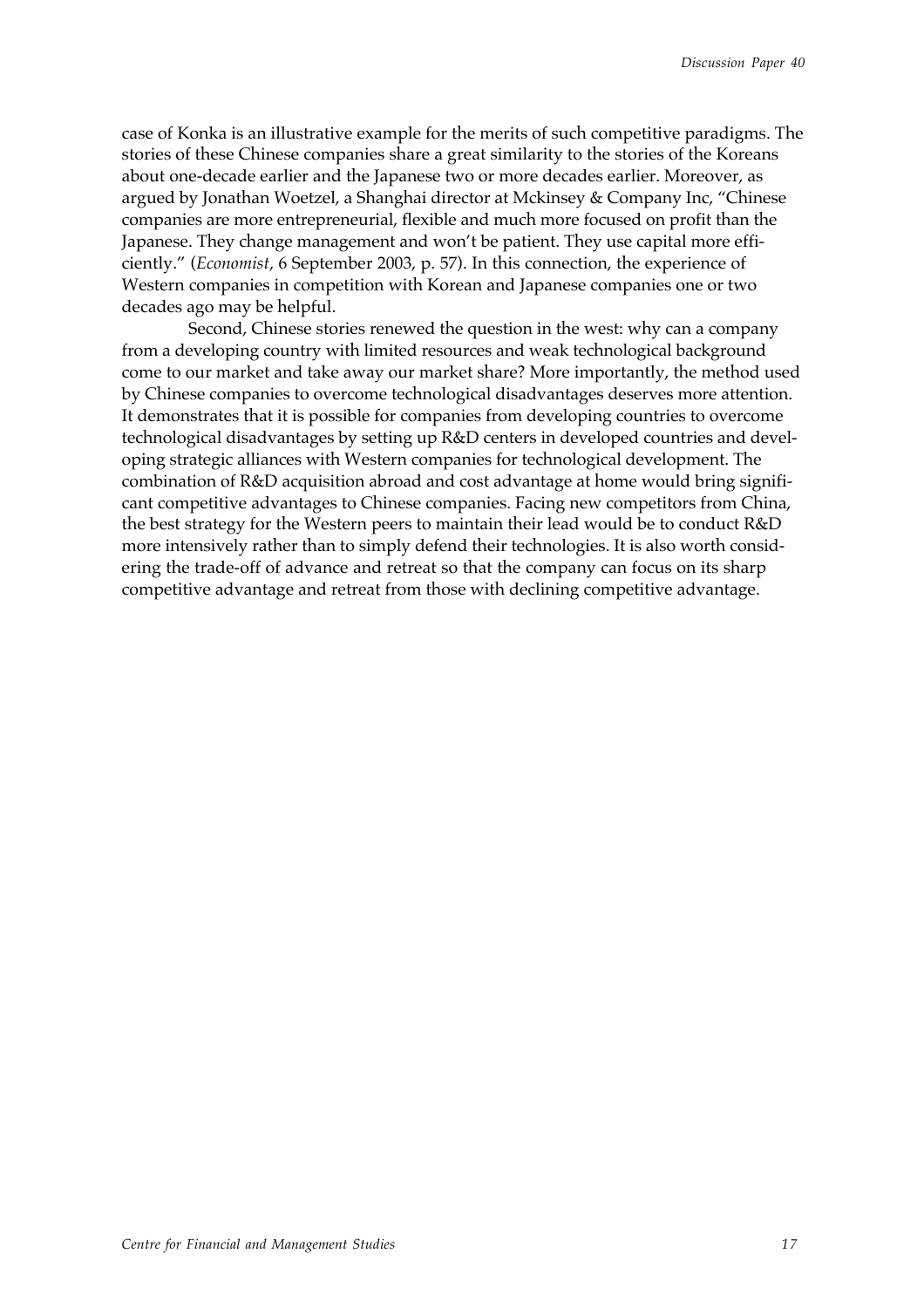#### **References**

- Kearney (2003), FDI Confidence Index. Vol. 6, September. Available at: www.atkearney.com/shared\_res/pdf/FDICI\_Sept\_2003\_S.pdf.
- Business-Wire, 19 July 1999.
- Cai, Kevin G. (1999), "Outward Foreign Direct Investment: A Novel Dimension of China's Integration into the Regional and Global Economy", The China Quarterly, 160: 856- 880.
- Chan, Hing Lin (1995), "Chinese Investment in Hong Kong: Issues and Problems", Asian Survey, 35(10): 941-954.
- Chow, Paul (2003), "2004 and beyond HKEx's perspective", HKEx Chief Executive's presentation at Economic Summit 2004, 16 December 2003.
- Dunning, John. H. (1988), Explaining International Production, London: Unwin Hyman.
- Economist (The), "Chinese firms abroad: Spreading their wings," 6 September 2003, p.57.
- Export-Import Bank of Korea, http://www.koreaexim.go.kr
- Fok, Lawrence (2003), "Views on the financial sector Opportunities in China via Hong Kong", presented at Hong Kong Trade Development Council Conference "Hong Kong: Your Expressway to China". 17 September 2003.
- Gilmore, Fiona and Serge Dumont (2003), Brand Warriors: China Creating Sustainable Brand Capital. London: Profile Books Ltd.
- Global M&A Research Centre in Institute of World Economics and Politics Chinese Academy of Social Sciences, http://www.online-ma.com
- Gunter, F. R. (2003), "Capital Flight from the People's Republic of China: 1984-2001", China Economic Review, forthcoming.
- Hong Kong Exchanges and Clearing Limited, http://www.hkex.com.hk
- International Business Daily, 7 September 2001.
- International Monetary Fund (IMF), International Financial Statistics, Washington, D.C.: the IMF Statistics Department, various years.
- Konka Group, http://www.konka.com.
- Lall, Sanjaya (1983), in collaboration with Edward Chen, Jorge Katz, Bernardo Kosacoff and Annibal Villela, The New Multinationals: The Spread of Third World Enterprises, Chichester: John Wiley and Sons.
- Mcdermott, Michael and Huang, Chun Hua (1996), "Industrial State-owned Multinationals from China: The Embryonic Years, 1985~92", Asia Pacific Business Review, 3(1): 1-15.
- MIGA (Multilateral Investment Guarantee Agency of the World Bank Group) (2003), Benchmarking FDI Competitiveness in Asia. World Bank Group/MIGA, Washington, DC.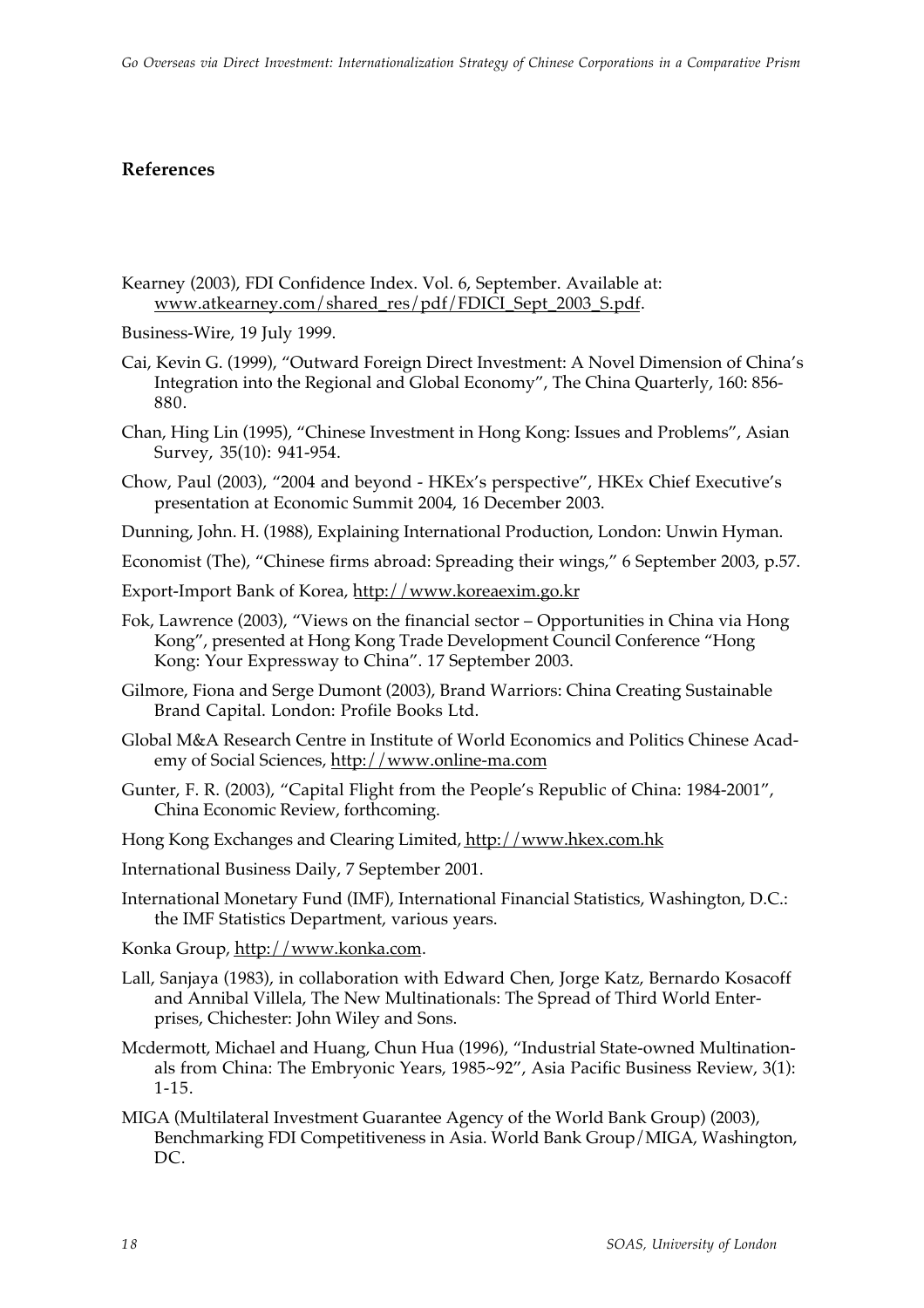Ministry of Finance Japan, http://www.mof.go.jp.

- Ministry of Foreign Trade and Economic Cooperation (MOFTEC), Almanac of China's Foreign Economic Relations and Trade 1990-2002, Beijing: Foreign Relations and Trade Press
- Mizra, Hafiz (2000), "The globalization of Business and East Asian Developing-Country Multinationals", in Hood, Neil and Stephan Young (eds.), The Globalization of Multinational Enterprise Activity and Economic Development, London: Macmillan, pp.202-224.
- PriceWaterhouseCoopers (PWC), Asia-Pacific M&A Bulletin, http://www.pwchk.com
- Saha, Biswatosh (2001), Emerging Chinese MNCs: Konka Group Company Limited, The Asian Business Case Centre, Nanyang Business School, http://www.AsiaCase.com
- Sheridan, K. (1995), "Japan's Direct Investment, Its Development Pattern and Future Direction", Journal of Contemporary Asia, 25(4): 473-491.
- Shi, Guangsheng (2002), "Speech in the  $16<sup>th</sup>$  National Congress of the Communist Party of China", People's Daily, 13 Nov. 2002.
- Sicular, Terry (2000), "Capital Flight and Foreign Investment: Two Tales From China and Russia", World Economy, 12(5): 589-602.
- Sun, Qian and Wilson H.S. Tong (2003), "China Share Issue Privatization: The Extent of Its Success", Journal of Financial Economics, 70: 183–222.
- Sung, Yun-Wing (1996), "Chinese Outward Investment in Hong Kong: Trends, Prospects and Policy Implication", OECD Development Centre Technical Papers 113.
- Tan, Rosalina (2001), "Foreign Direct Investment Flows to and From China", in Palanca, Ellen H. (ed.), China's Economic Growth and the ASEAN, Manila: Philippine APEC Study Center Network and the Philippine Institute for Development Studies.
- Tseng, Choosin (1996), "Foreign direct investment from the People's Republic of China", in Henri-Claude de Bettignies (ed.), Business transformation in China, London: International Thomson Business Press. pp. 85-114.
- Tseng, Wanda and Harm Zebregs (2002), "Foreign direct investment in China: Some lessons for other countries", IMF Policy Discussion Paper (February).
- UNCTAD (United Nations Conference on Trade and Development) (various years), World Investment Report. New York and Geneva: United Nations.
- Vernon, R. (1966), "International investment and international trade in the product cycle", Quarterly Journal of Economics, 80 (2): 190-207.
- Wall, David (1997), "Outflow of Capital from China", OECD Development Center Technical Papers 123.
- Wang, Mark Yaolin (2002), "The Motivations behind China's Government-Initiated Industrial Investment Overseas", Pacific Affairs, 75 (2): 187-206.
- Wells, Louis T. Jr. (1983), Third World Multinationals: The Rise of Foreign Investment from Developing Countries, Cambridge, MA: MIT Press.
- Wong, John and Chan, Sara (2003), "China's Outward Direct Investment: Expanding Worldwide", China: An International Journal, 1(2): 273-301.
- Wu, Friedrich (1993), "Stepping out the door", China Business Review, 20(6): 14-19.